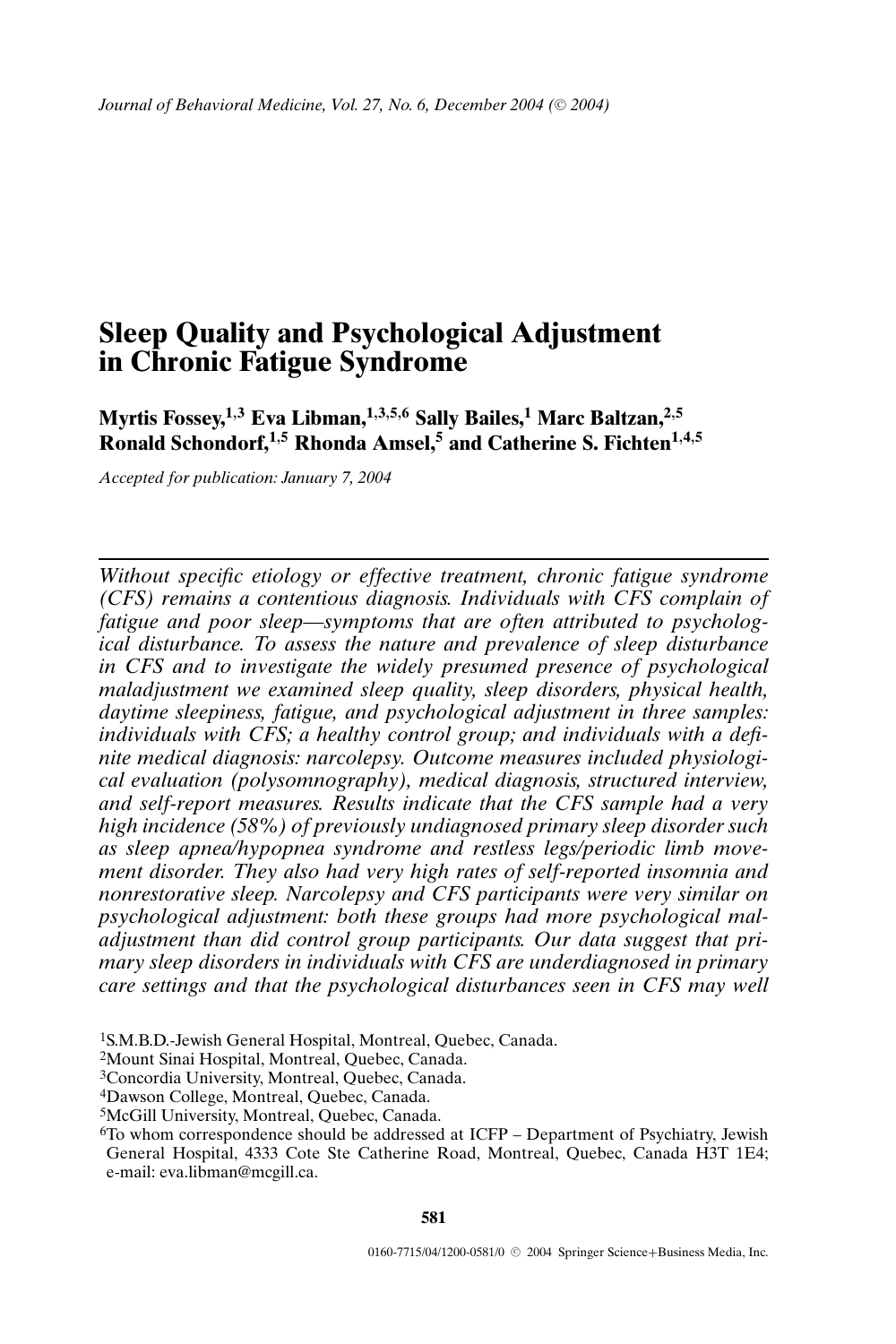*be the result of living with a chronic illness that is poorly recognized or understood.*

**KEY WORDS:** insomnia; nonrestorative sleep; chronic fatigue syndrome (CFS); narcolepsy; primary sleep disorder; sleep apnea/hypopnea syndrome; restless legs/periodic limb movement disorder; psychological adjustment; psychopathology; health.

Chronic fatigue syndrome (CFS) is a functional disorder characterized by debilitating daytime fatigue. CFS has a chronic course (Fukuda *et al.*, 1994) with no specific etiology or pathophysiology (cf. Kirmayer and Robbins, 1991), no single diagnostic test (Komaroff and Fagioli, 1996), and no consistently effective treatment (Cleare, 2003). The current procedure for diagnosing CFS is one of elimination, and patients with CFS are often told that they are suffering from a psychological problem such as a somatoform disorder or depression (David *et al.*, 1988; Plioplys, 2003). Patients commonly report that prior to their illness, they were unusually physically vigorous and productive (Komaroff and Fagioli, 1996). Although there continues to be some controversy over the existence of CFS as a valid diagnosis, what remains indisputable is that many individuals in their 30s and 40s are disabled and distressed by a condition which causes them to limit their activities, to be lost from the workforce (Schondorf and Freeman, 1999), and to be a burden on the healthcare system (Komaroff, 1990; Wessely, 1995). CFS support groups lobby for disability coverage and insurance companies fight the claims and neither the public nor the medical communities agree on CFS as a real clinical entity (Caplan, 1998).

It seems increasingly unlikely that CFS is caused by a single, as yet unidentified, disease process. Since the symptoms of CFS typically persist for years, the original etiological factors may have either resolved or become irrelevant. Possibly, the fatigue symptoms have become autonomous, resulting in fatigue perseveration in which factors other than the original etiological ones operate to maintain the fatigue cycle. This argues for symptom-based intervention rather than trying to find an effective treatment for CFS as a single disease entity. This latter approach, the traditional one, has been largely ineffective.

Rather than attempting to identify structural and biological characteristics common to all people diagnosed with CFS, we believe that a productive alternative is to develop criteria that differentiate major subgroups based on symptom clusters. This approach has the advantage of targeting the disabling symptoms specifically. For example, recent work using a symptom-based approach has identified individuals who have CFS accompanied by orthostatic intolerance. Although orthostatic intolerance has been identified in 40% of individuals (Schondorf *et al.*, 1999; Schondorf and Freeman, 1999), to date, we know of no systematic study of the impact of regulating orthostatic disorder on chronic fatigue symptoms.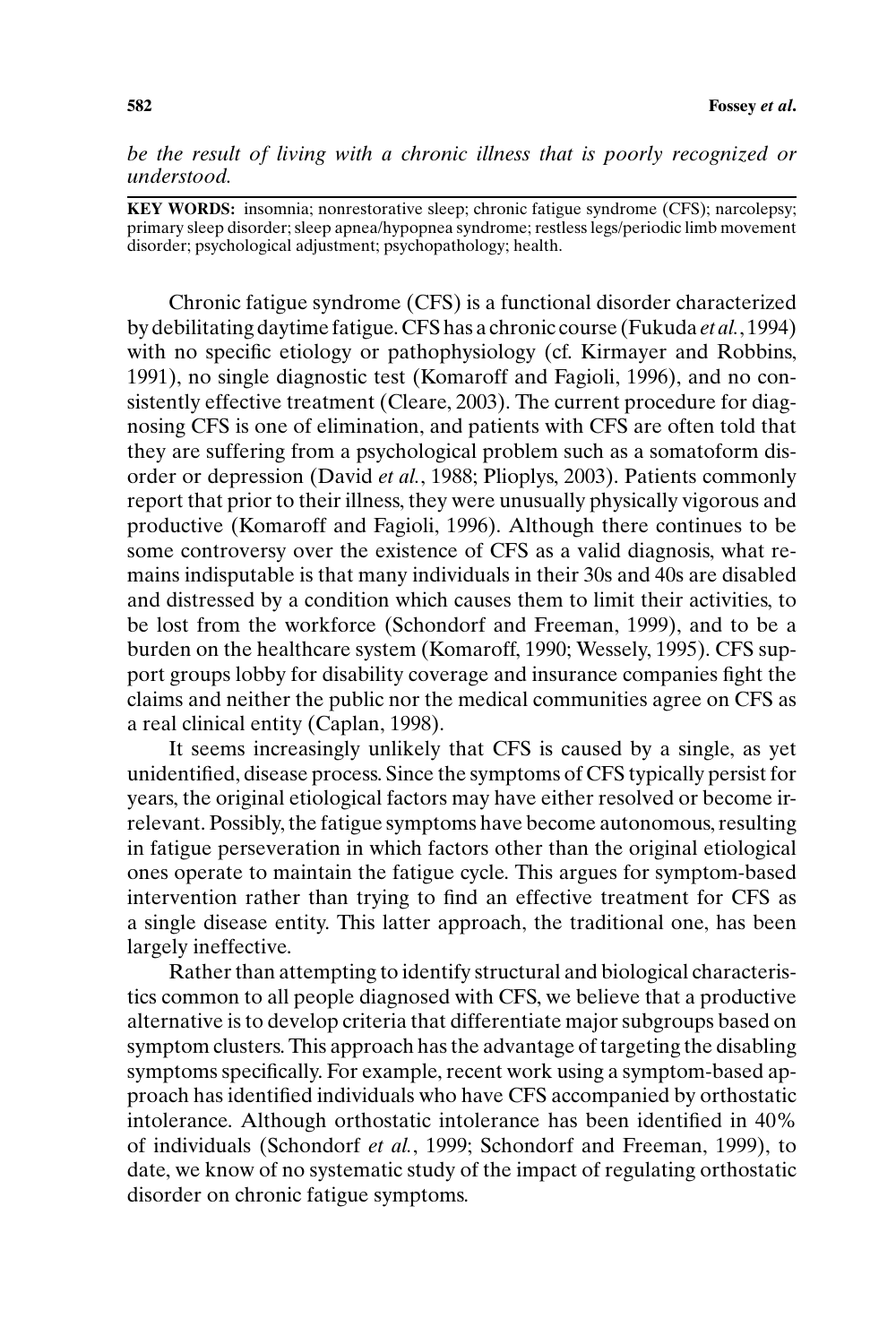A sample of individuals with CFS was included as part of a larger investigation in our laboratory where the focus was on distinguishing sleepiness from fatigue. A serendipitous finding was the high rate of sleep disorder such as sleep apnea/hypopnea syndrome, restless legs syndrome/periodic limb movement disorder (RLS/PLMD), and insomnia in the CFS sample (Bailes *et al.*, 2001). A subsequent study (Bailes *et al.*, 2003) confirmed these results and corroborated findings of relatively high rates of sleep disruption in CFS both in classic (e.g., Moldofsky, 1986; Moldofsky and Scarisbrick, 1976) and more recent studies (e.g., Le Bon *et al.*, 2000).

There is a growing body of research suggesting that CFS may be caused or maintained by desynchonization or dysregulation of neuroendocrine functions which drive the sleep/wake cycle (Steiger, 2002). It is notable that some of the major presenting complaints of persons with CFS (e.g., daytime fatigue, difficulty with memory and concentration, insomnia, and nonrestorative sleep) are related to the sleep disruption and problems with daytime functioning common to individuals with primary sleep disorder and insomnia (Bailes *et al.*, 2003). In addition, there is some suggestion in the literature of a desynchronization of the temperature and melatonin circadian rhythms—important markers in the sleep–wake cycle (Williams *et al.*, 1996).

Documenting the presence and nature of sleep disorders in the CFS population could contribute to a better understanding of CFS and, possibly, yield more effective treatment strategies. For example, there are well established and widely used effective medical treatments for sleep apnea/hypopnea syndrome and RLS/PLMD (e.g., Montplaisir and Godbout, 1989), and both primary (e.g., Bootzin and Nicassio, 1978; Morin *et al.*, 2003) and secondary (Lichstein *et al.*, 2001) insomnia have been shown to respond well to cognitive–behavioral therapy. The mechanisms of human circadian system pacemakers and their entrainment are relatively well understood (Honma *et al.*, 2003) and suggest interventions to resynchronize disrupted biological rhythms.

With respect to the widely held belief that individuals with CFS are depressed, anxious, and generally psychologically maladjusted, another link with sleep quality may be made. It has been shown that sleep disruption and sleep deprivation activate the dominant physiological pattern associated with exposure to stressful circumstances, largely involving the hypothalamic– pituitary–adrenal (HPA) stress axis and the sympathetic nervous system (Leese *et al.*, 1996; Spath-Schwalbe *et al.*, 1992). Conversely, administering the stress hormones normally secreted during the physiological activation process (e.g., corticotropic-releasing hormone (CRH) and adrenocorticotro pic hormone (ACTH)) impair sleep quality (Van Reeth *et al.*, 2000). In addition, Van Reeth et al. noted that excess stress arousal/activation adversely affects immune functions and disturbs sleep and waking rhythms. This raises the possibility that sleep disorder may be implicated in both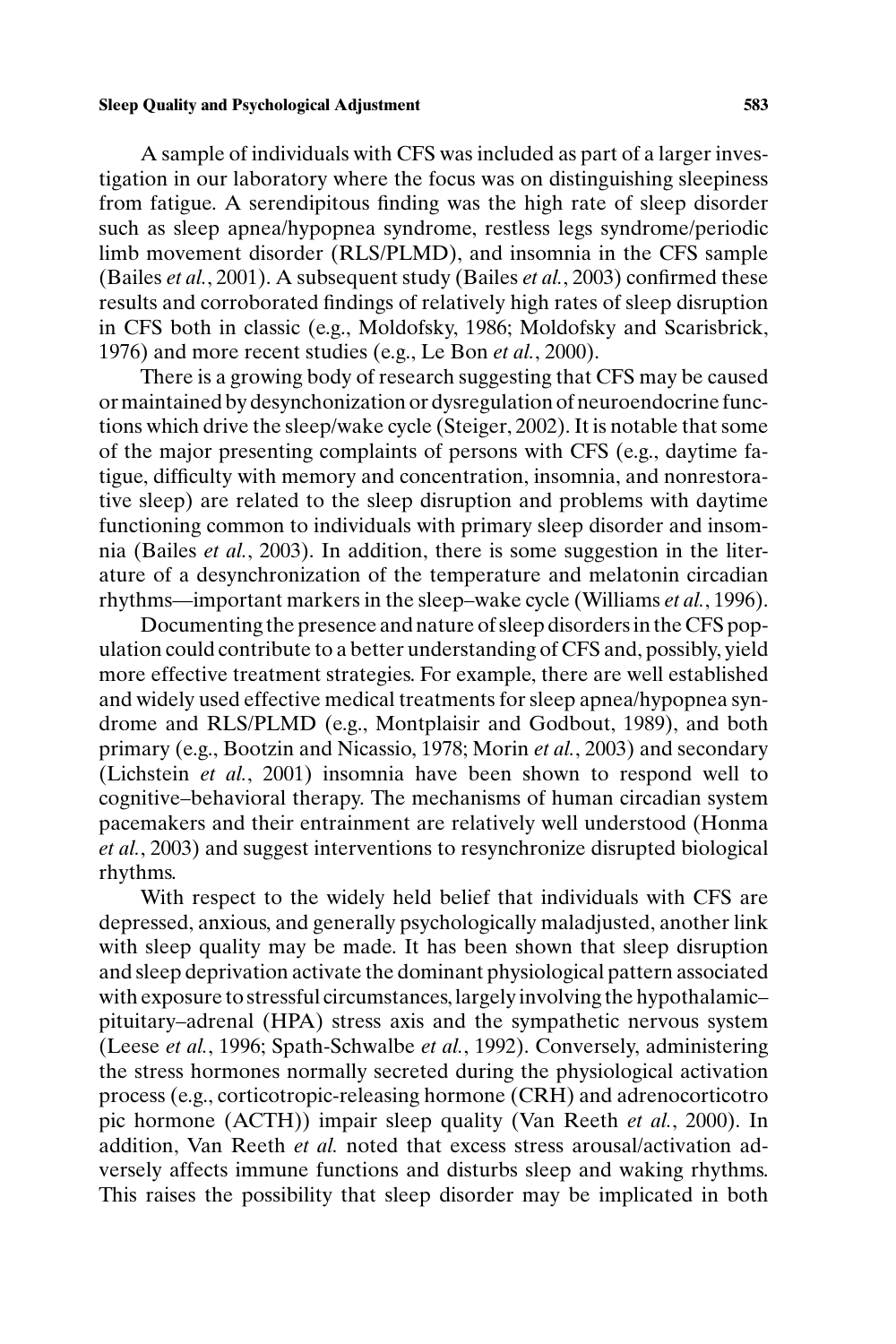daytime functioning aspects as well as in the physical and psychological health aspects of CFS.

In keeping with the symptom-based approach, in the present investigation the goals were (1) to assess the nature and prevalence of sleep disturbance in CFS and (2) to investigate the widely presumed presence of psychological maladjustment in CFS. To accomplish this we studied sleep quality, sleep disorders, physical health, daytime sleepiness and fatigue, and psychological adjustment in three samples: individuals with CFS, a healthy control group, and individuals with narcolepsy. Outcome measures include physiological evaluation (polysomnography (PSG)), medical diagnosis, structured interview, and self-report measures. Narcolepsy was selected for comparison because this is a disabling sleep disorder which has only relatively recently been clearly identified as a neurological disease rather than a psychiatric one (cf. Siegel, 2000). In individuals with narcolepsy there is a profound reduction in the number of neurons in the hypothalamus containing hypocretin; this has been shown to play an important role in the regulation of sleep (Taheri *et al.*, 2002). Individuals with narcolepsy experience frequent and unwanted sleepiness during wakefulness and they tend to awaken more frequently during sleep as well. Moreover, there is recent evidence that hypocretin plays an important role in the regulation of ACTH and cortisol (Kok *et al.*, 2002; Taylor and Samson, 2003). Since the identified neurological lesions also involve an integral part of the HPA axis, the disorder has a number of important elements in common with CFS.

Compared to the control group, we expected the CFS sample to have a significantly higher rate of diagnosed medically based sleep disorders, more psychological maladjustment, more problems with daytime functioning (sleepiness and fatigue) and poorer self-reported health functioning and insomnia symptoms. We made no hypotheses about the narcolepsy sample.

#### **METHOD**

### **Participants**

Participants were 37 individuals with CFS (31 females, 6 males, mean  $age = 37, SD = 15$ , 24 individuals with narcolepsy (15 females, 5 males, mean age  $= 44$ , SD  $= 9$ ), and 24 individuals (17 females, 7 males, mean age  $=$  $40, SD = 9$ ) with no diagnosed medical or psychiatric condition (control group).

The CFS sample was recruited from physician referrals and CFS support groups. For each participant, two independent assessments of CFS were made. Participants arrived with a diagnosis from their own physician. The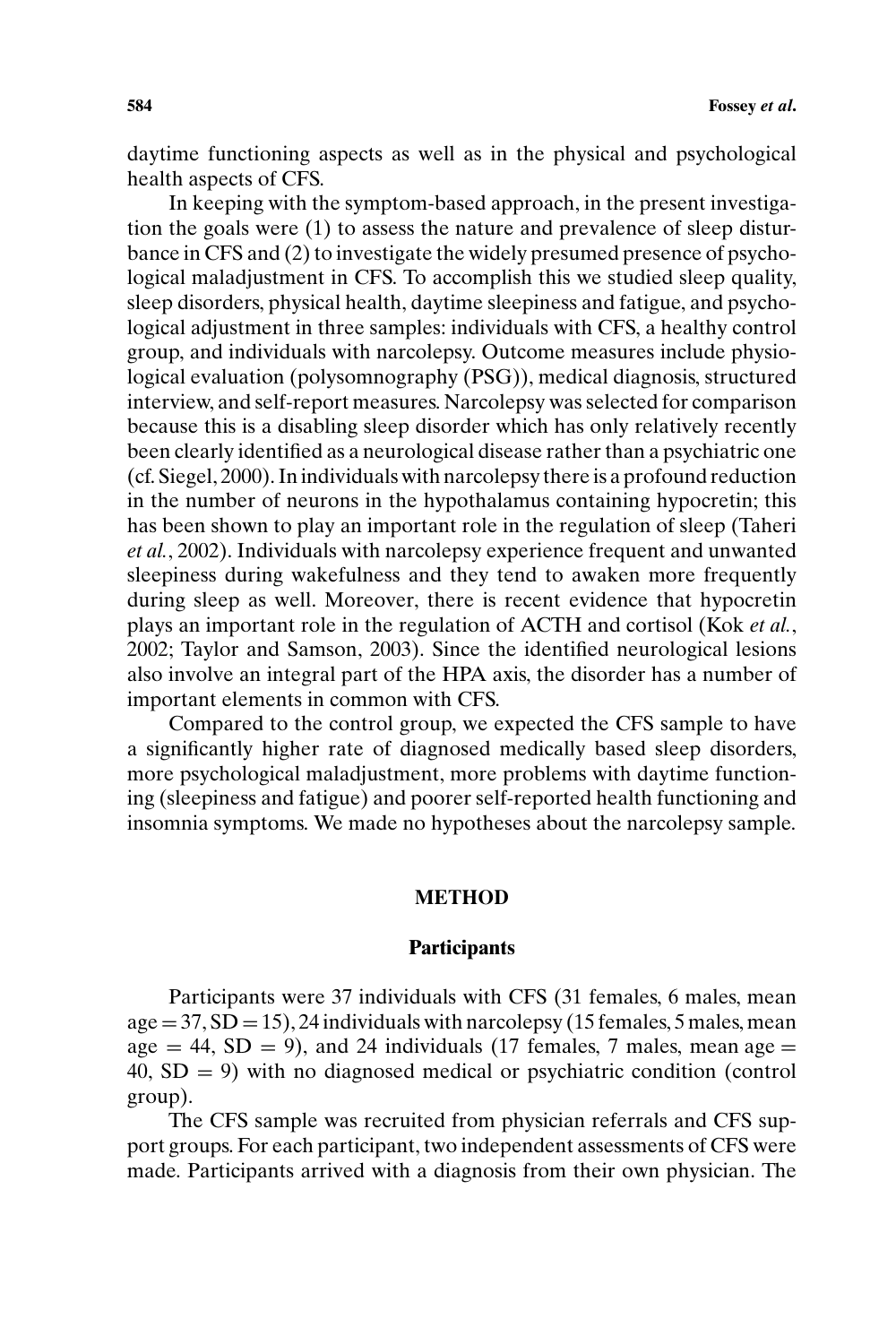research team physician confirmed the original CFS diagnosis by using a standardized diagnostic instrument based on Fukuda *et al.*'s (1994) diagnostic criteria. None had ever been referred to a sleep laboratory and none had been diagnosed with a primary sleep disorder such as sleep apnea/hypopnea. Individuals with narcolepsy were recruited from physician referrals. Control group participants were recruited from the community through posters, announcements, and personal contacts.

All potential participants were volunteers. They were screened for comorbid diagnoses and excluded if (1) they suffered from a current major psychiatric illness; (2) had another medical condition related to fatigue, sleepiness, arthralgia, or insomnia (other than fibromyalgia, which was not excluded); (3) they were taking medication that interferes with sleep or causes fatigue or sleepiness; and (4) they were working rotating/split shifts or recently traveled across time zones. To the extent possible, Control group participants were selected from the same age group as those in the two clinical samples. The mean years of education for the three samples ranged from 15 to 16 years of schooling; the standard deviation was 4. There were no significant differences among groups on age, years of education, or gender ratio.

# *Diagnosis of Medically Based Sleep Disorder*

Diagnosis was carried out by a certified respirologist following polysomn ographic (PSG) assessment in accordance with the International Classification of Sleep Disorders of the American Sleep Disorders Association (Diagnostic Classification Steering Committee, 1990).

Participants were monitored in a supervised sleep laboratory from 10:00 PM to 7:00 AM. Monitoring included three leads EEG, EOG, bilateral anterior tibialis and chin EMG, ECG, pulse oximetry, nasal and oral airflow with thermistor and nasal pressure cannulae, and respitrace bands for measurement of respiratory effort. Leg movements, apnea events, and associated arousals were scored manually according to the scoring rules established by the Atlas Task Force of the American Sleep Disorders Association (1993) and the International Classification of Sleep Disorders (Diagnostic Classification Steering Committee, 1990).

Apnea was defined as cessation of breathing lasting 10 or more seconds with a frequency of more than five times per hour. Hypopneas were scored when there was 40% or more decrease in airflow with 2% or more oxygen desaturation. Periodic Limb Movement Disorder (PLMD)/Restless Legs Syndrome (RLS) was scored in cases of repetitive episodes of muscle contraction (0.5- to 5-s duration) or when awakenings were associated with the movements.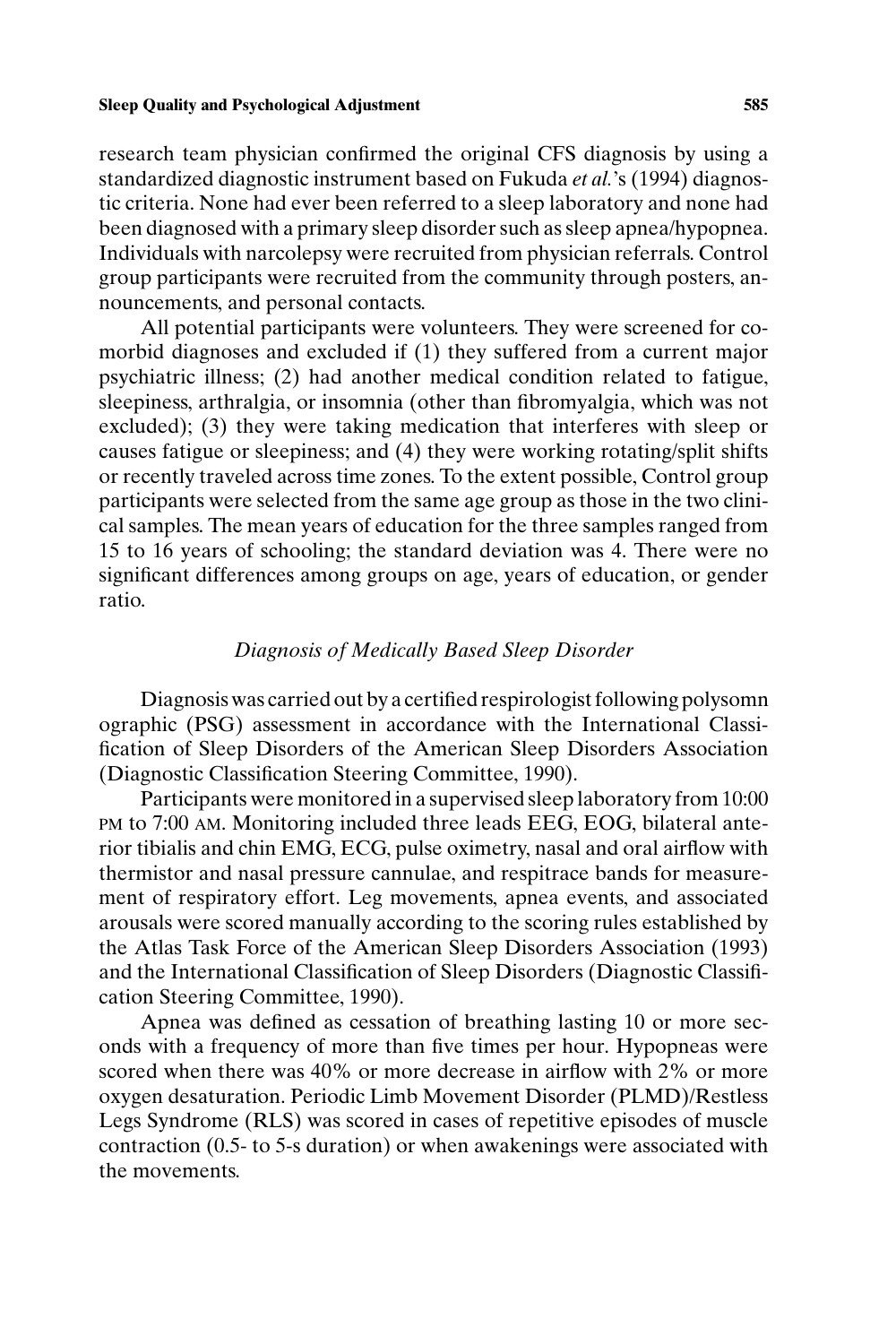### *Determination of Insomnia*

Insomnia was self-defined in response to the following Yes/No question, "Do you have insomnia?" The type of insomnia (cf. American Psychiatric Association, 1994) was self-reported by checking as many of the following as applied: Sleep Onset Insomnia = "I have difficulty falling asleep at bedtime," Sleep Maintenance Insomnia  $=$  "After falling asleep, I wake up during the night and have difficulty getting back to sleep,"Terminal Insomnia = "I wake up too early in the morning and cannot get back to sleep," Nonrestorative Sleep  $=$  "I do not feel refreshed when I get up in the morning."

Self-definition was used for the following reasons: (1) There is, at present, no uniformly accepted operational definition for the presence of insomnia (e.g., Fichten *et al.*, 2000; Lichstein *et al.*, 2003); (2) Individuals with similarly problematic sleep parameters self-define as either having or not having insomnia (Fichten *et al.*, 1995); (3) A recent policy statement by the Standards of Practice Committee of the American Sleep Disorders Association (1995) suggested little role for physiological measures such as PSG in the assessment of insomnia. People complain about sleep and it is, in fact, this complaint that is of primary interest to clinicians and policy makers.

#### **Measures**

#### *Demographic*

*Background Information Form.* This brief questionnaire provides socio-economic, personal, and demographic descriptors (e.g., age, sex, education).

# *Sleep*

*Sleep Questionnaire.* This consisted of a modified and abbreviated version of the retrospective questionnaire used in previous investigations (Fichten *et al.*, 1995, 1998). It inquires about typical sleep experiences, including sleep parameters such as sleep onset latency, frequency of nocturnal arousals, total wake time, sleep needed, total sleep time, sleep medication taken, and aspects of sleep lifestyle such as bedtime, time when fell asleep, time of wake up, and time when out of bed. The information provided allows us to (1) compute sleep efficiency scores (% of bedtime spent asleep) and (2) to obtain ratings of respondents'subjective perceptions of the their sleep quality and of their daytime functioning on 10-point Likert-type scales.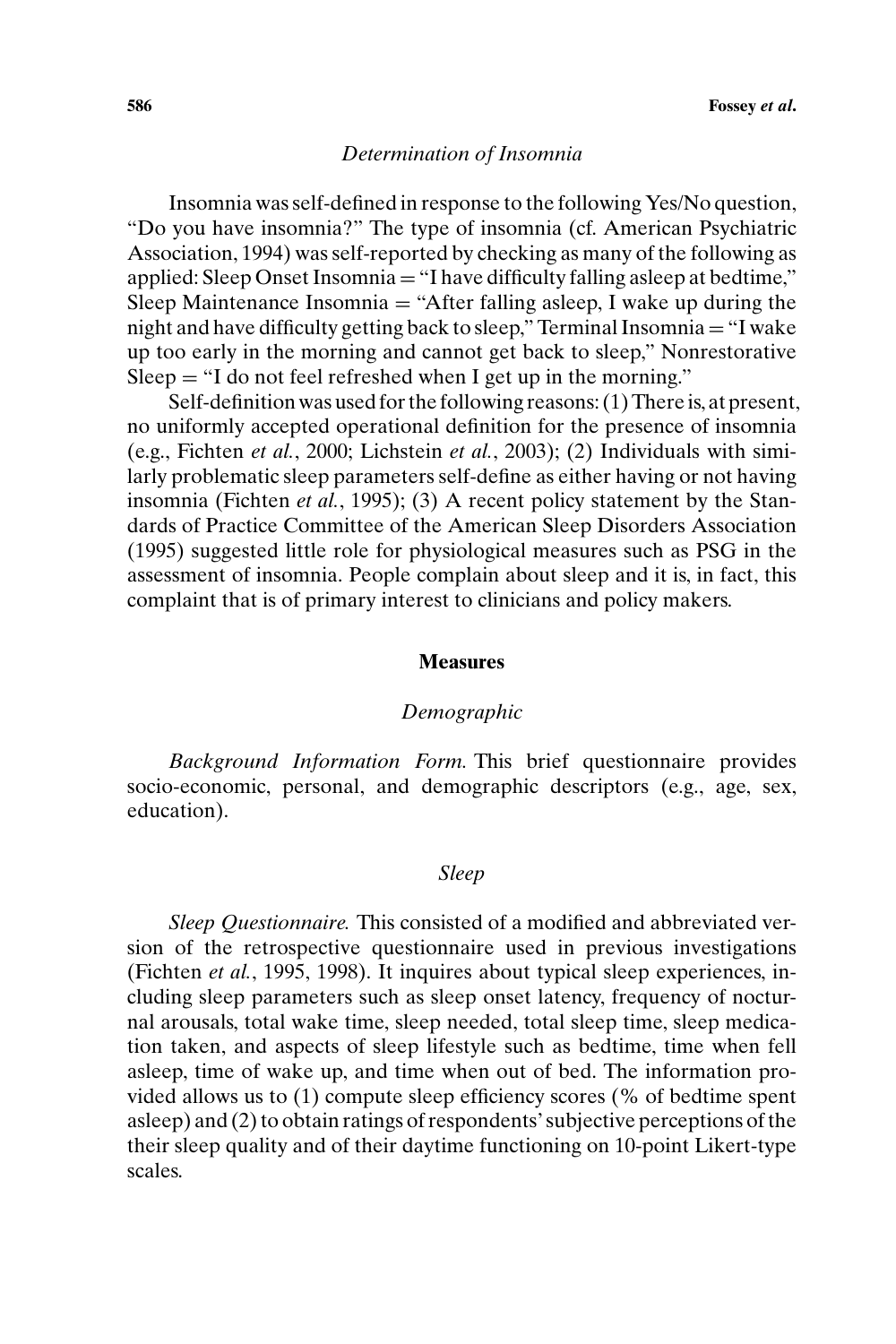Scores based on this measure have acceptable psychometric properties for research use. Test–retest correlations indicate reasonable temporal stability (*r* values for variables used in this investigation range from 0.58 to 0.84), and the pattern of correlations among variables shows logical, highly significant relationships (Fichten *et al.*, 1995). Our convergent validity data indicate significant and high correlations between corresponding scores on the Sleep Questionnaire and on 7 days of self-monitoring on a daily sleep diary (e.g., total sleep time,  $r(156) = 0.82$ ,  $p < 0.001$ ; total wake time,  $r(146) = 0.72$ ,  $p < 0.001$ ; sleep efficiency,  $r(154) = 0.77$ ,  $p < .001$ ) (Libman *et al.*, 2000).

*Structured Sleep and Medical History.* A modified version of the clinical instrument developed by Lacks (1987) provides information on inclusion and exclusion criteria, parasomnias, physical disorders, sleep phase disorder, medication use, as well as use of hypnotics and sedatives. Most questions require a Yes/No answer with prompts in cases of suspected difficulty. This measure has been successfully used in studies of sleep and aging (Fichten *et al.*, 1995; Libman *et al.*, 1997a,b).

*Daily Sleep Diary.* This is a 15-item revision of Lacks' (1987) measure, which allows participants to monitor their sleep experience on a daily basis. Scores based on this measure have acceptable psychometric properties for research use (cf. Fichten *et al.*, 1995, 1998; Libman *et al.*, 1997b, 2000).

### *Daytime Sleepiness/Fatigue*

*Stanford Sleepiness Scale (SSS).* This scale, developed by Hoddes *et al.* (1973), is frequently used to assess subjective perceptions of daytime sleepiness and fatigue. It consists of a 7-point Guttman scaled item ranging from 1 (feeling active and vital; alert; wide awake) to 7 (lost struggle to remain awake). Respondents select the one option which best describes how sleepy they feel.

*Epworth Sleepiness Scale (ESS).* This well-known brief self-administe red questionnaire of the behavioral aspects of sleepiness was constructed by Johns (1991) to evaluate self-reports of behavioral sleep tendency. Higher scores indicate greater sleepiness.

*Chalder Fatigue Scale.* (Chalder *et al.*, 1993). This is an 11-item selfrating scale developed to measure severity of experienced fatigue. The original version provided four response options: 1 "not at all," 2 "no more than usual," 3 "more than usual," and 4 "much more than usual." This was revised for clinical use by our laboratory to use a 6-point Likert scale where  $1 =$  strongly disagree and  $6 =$  strongly agree. The measure has two subscales to evaluate two kinds of fatigue: physical and mental. A total fatigue score is obtained by summing all items. Subscale scores can be obtained by summing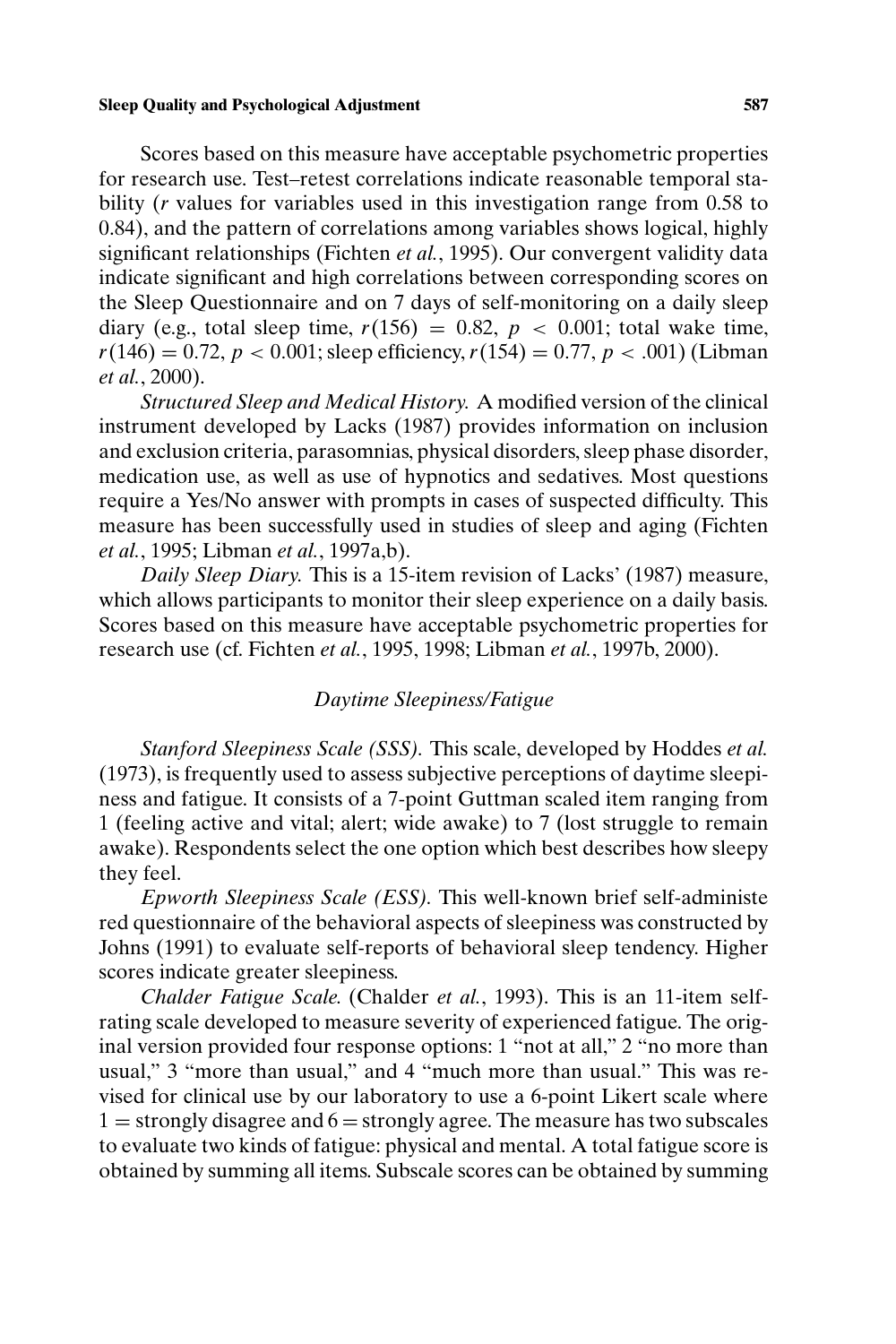scores on the physical fatigue and on the mental fatigue items. The test has been shown by its authors to have good reliability  $(r = 0.86$  for physical fatigue, and  $r = 0.85$  for mental fatigue) and has high internal consistency as measured by Cronbach's alpha (0.89). Validation coefficients for the fatigue scale, using the Revised Clinical Interview Schedule as applied to individuals with CFS were sensitivity 75.5 and specificity 74.5. Higher scores indicate greater fatigue.

*Fatigue Severity Scale.* Developed by Krupp *et al.* (1989), this 9-item scale assesses "disabling fatigue." The scale's authors report psychometric information which shows that the measure is internally consistent. The single score correlates well with analogue measures and it differentiated controls (mean  $= 2.3$ , SD  $= 0.7$ ) from lupus (mean  $= 4.7$ , SD  $= 1.5$ ) and multiple sclerosis patients (mean  $= 4.8$ , SD  $= 1.3$ ). It could also predict clinically anticipated changes in fatigue over time. The measure was also shown to be largely independent of depressive symptoms. In addition, it has also been successfully used in insomnia research (Lichstein *et al.*, 1994).

# *Health and Quality of Life*

*SF-36 Health Survey.* (Ware *et al.*, 2000). A 36-item short-form (SF-36) was constructed to survey health status in the Medical Outcomes Study. The SF-36 was designed for use in clinical practice and research and assesses eight health domains: (1) limitations in physical activities because of health problems; (2) limitations in social activities because of physical or emotional problems; (3) limitations in usual role activities because of physical health problems; (4) bodily pain; (5) general mental health (psychological distress and well-being); (6) limitations in usual role activities because of emotional problems; (7) vitality (energy and fatigue); and (8) general health perceptions. The survey was constructed either for self-administration or for administration by a trained interviewer. Ware *et al*. (2000) report reliability data from various studies carried out on both patient and nonpatient samples. Reliability of the subscales ranged from 0.64 to 0.96 in different reference groups, the lowest being for psychiatric patients on the general health subscale. The SF-36 has demonstrable validity in that the subscales were found to correlate with ability to work, utilization of health services, as well as other mental health and quality of life measures. Low scores on all subscales indicate disability due to illness, while high scores indicate better functioning due to relatively good health.

# *Psychological Adjustment*

*Beck Depression Inventory (BDI-II).* The 21-item BDI (Beck *et al.*, 1996) is one of the most frequently used measures of depression. As in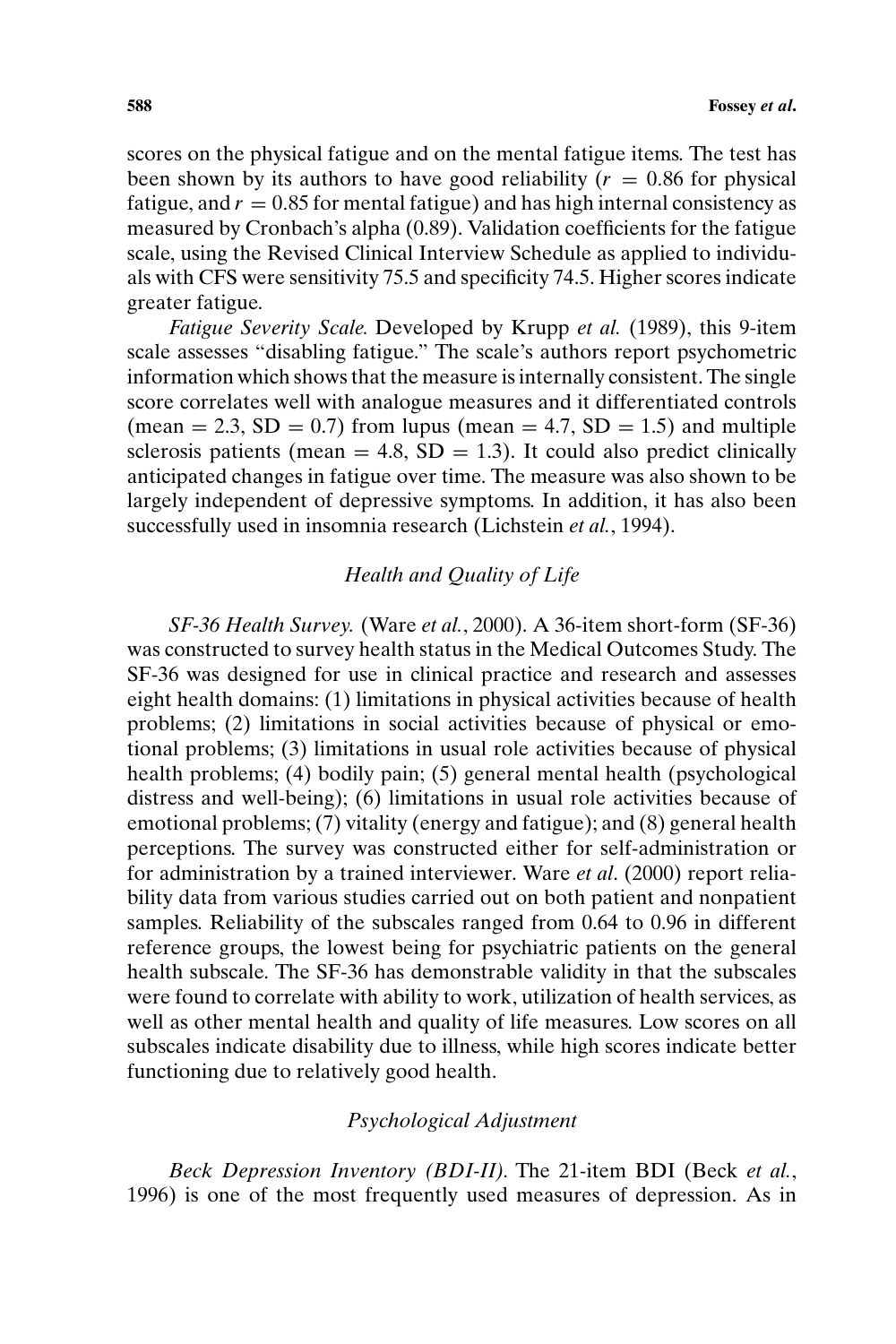the original version, items are scored on a 4-point scale  $(0-3)$ ; scores are summed and produce a range from 0 to 63. Higher scores indicate greater depression. Although three are no norms for the scale, a score over 17 is usually considered indicative of clinical depression, while scores of 16 or less are generally considered non-depressed (Burns, 1980). The scale has excellent psychometric properties (internal consistency:  $r = 0.92$ ; test–retest reliability:  $r = 0.93$ ).

*Spielberger State-Trait Anxiety Inventory – Form Y2.* (*STAI*; Spielberger *et al.*, 1983). This frequently used measure consists of two separate 20-item self-report scales for measuring trait and state anxiety. In the present investigation, only trait anxiety was evaluated. The trait measure asks people to describe how they generally feel on 4-point Likert-type scales  $(1 = \text{almost}$ never,  $4 =$  almost always). Scores range from 20 to 80. The authors report the following means and standard deviations for the normative sample of middle-aged adults: males  $M = 35.06$ , SD = 8.88, females  $M = 35.03$ , SD = 9.31. Higher scores indicate greater anxiety.

*Eysenck Personality Questionnaire - Revised - Short.* (*EPQ-R*; Eysenck and Eysenck, 1991). This is a 48-item revision of Eysenck and Eysenck's (1968) well-known Eysenck Personality Inventory (EPI). This reliable and valid empirically based questionnaire is among the most frequently used measures of personality (Digman, 1990). Of interest to the present investigation is the Neuroticism subscale. The authors report the following means and standard deviations for the Neuroticism subscale in the normative sample of middle-aged adults: men  $M = 5.50$ , SD = 3.46, women  $M = 5.28$ ,  $SD = 3.37$ . Higher scores indicate greater Neuroticism.

*Brief Symptom Inventory.* (*BSI*; Derogatis *et al.*, 1976). A 53-item selfreport psychological symptom inventory, the BSI has subscales for nine symptom dimensions (e.g., Depression, Anxiety, Somatization) and three global indices. It is a brief version of the SCL-90 (Derogatis, 1977)—a frequently used instrument with acceptable reliability and validity. Lower scores indicate better adjustment. Validation data indicate correlations from 0.92 to 0.98 between the symptom dimensions and global indices of the BSI and the SCL-90 (Derogatis, 1977). Lower scores indicate better adjustment.

### **Procedure**

The research protocol was approved by the research ethics committees of both the SMBD-Jewish General Hospital and the Mount Sinai Hospital of Montreal. All participants gave informed consent.

Participants were first screened for eligibility on the telephone. Potential participants completed the Structured Sleep and Medical History interview and the following measures: Sleep Questionnaire, SF-36 Health Survey, Brief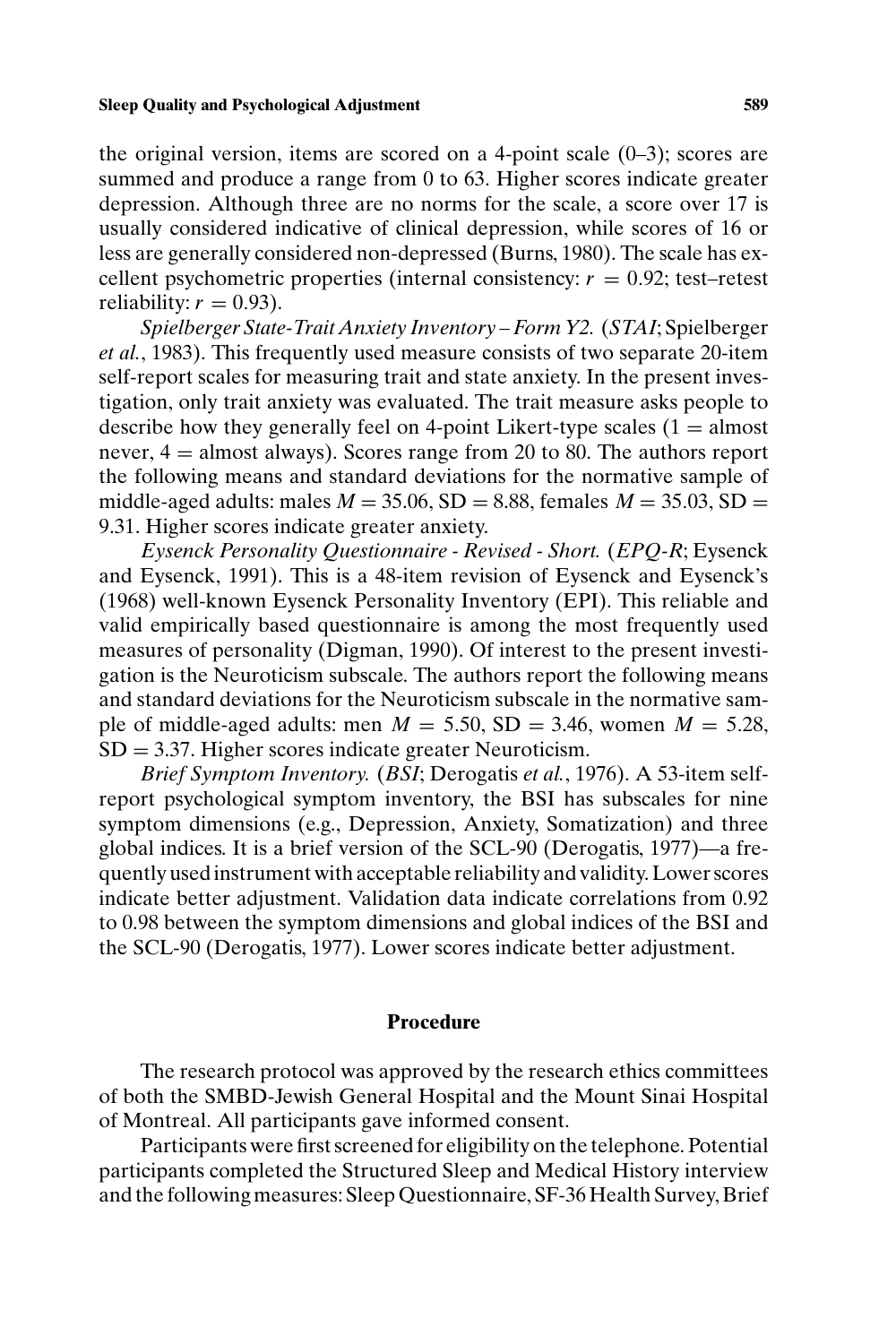Symptom Inventory, Eysenck Personality Questionnaire, Spielberger State-Trait Anxiety Inventory, and Beck Depression Inventory. They also completed retrospective versions (how were you feeling on most days during the past month) of the following four questionnaires: Chalder Fatigue Scale, Fatigue Severity Scale, Epworth Sleepiness Scale, and Stanford Sleepiness Scale.

At the end of the interview and questionnaire session all participants were given seven daily rating scale packages to take home to complete first thing in the morning for seven consecutive days. Measures that participants completed on these seven consecutive days were the Daily Sleep Diary (based on previous night) and diary versions (based on the previous day) of the following four measures: Epworth Sleepiness Scale, Fatigue Severity Scale, Stanford Sleepiness Scale, and Chalder Fatigue Questionnaire.

Participants were also sent to the sleep laboratory of the Mt. Sinai Hospital (Montreal) for one overnight session. This took place anywhere from 1 week to 6 months after the interview/evaluation session and was dependent on sleep lab and participant availability. Sleep was monitored overnight by polysomnography (PSG). During the following day, while still at Mt. Sinai, participants were asked to complete the self-report measures of the daily rating scale package at 8:00 AM, 10:00 AM, 12:00 noon, and 2:00 PM.

Once results of the PSG testing were known, participants met with the team respirologist. In addition, a senior research team member gave participants detailed feedback about the results of the study. If any sleep disturbances were detected, appropriate referrals were made for either treatment or further assessment.

Given the lengthy and demanding nature of this study, a large number of participants withdrew before completing all tasks. Although all 81 participants completed the initial interview and questionnaire session, only 72 completed the 7 days of daily monitoring, and only 55 attended the sleep laboratory session. The attrition rate was greatest for the control group, where only 63% of participants completed the sleep laboratory phase of testing. For both clinical groups the corresponding value was 70%.

### **RESULTS**

### **Data Analytic Strategies**

To compare CFS, Narcolepsy, and Control samples a series of multivariate analysis of variance comparisons (MANOVAs) were conducted. When significant differences were indicated by the MANOVA, a series of univariate analyses of variance comparisons (ANOVA) were performed to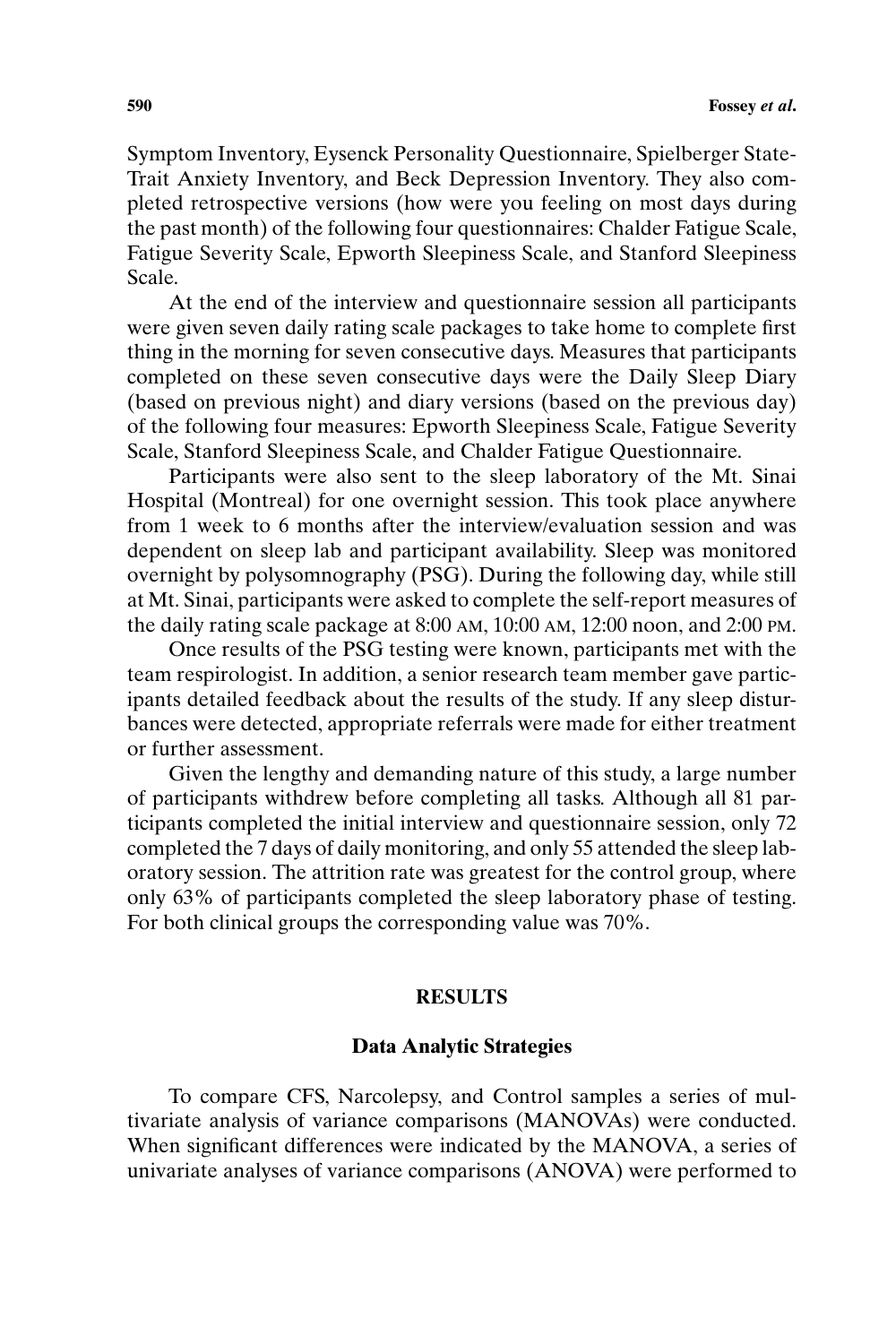further clarify the results. Whenever indicated, post hoc tests were performed (Tukey HSD test). Some measures of sleep, sleepiness, and fatigue were administered up to 12 times: initial interview (1); daily monitoring (7); sleep laboratory (4). To ensure the most comprehensive data set, scores for all occasions where data were available were averaged to yield a single score for each participant. Sample sizes vary slightly for the different analyses because of missing data.

In addition to the MANOVA, multivariate analysis of covariance (MANCOVA) comparisons were performed to investigate the contribution made by the psychological adjustment variables of anxiety and depression to the dependent variables. To determine strength of effect, variance that the variable "group membership" (i.e., Narcolepsy, CFS, or Control) accounted for in a variety of dependent variables is presented as the Eta squared statistic  $(\eta^2)$  obtained following MANCOVAs. When the MANCOVAs were significant, ANCOVA comparisons using depression and anxiety scores as covariates were also carried out to ensure that the differences found between the samples were not due uniquely to psychological adjustment.

### **Prevalence of Sleep Disorder**

Following the PSG assessment, a large number of participants fulfilled the diagnostic criteria for a medically based sleep disorder (cf. Diagnostic Classification Steering Committee, 1990). The proportion of participants in each group receiving a diagnosis for Sleep Apnea, Sleep Hypopnea, PLMD, and RLS is presented in Table I. In the case of the Narcolepsy group, 43% fulfilled criteria for at least one medically based sleep disorder. Fifty-eight percent of the CFS group fulfilled criteria for a sleep disorder, as did 13% of the Control group. Small cell sizes did not allow for nonparametric tests to be carried out on individual variables. Therefore, to test the hypothesis that there would be a higher prevalence of medically based sleep disorders in the CFS sample than in the Control group, the total prevalence of diagnosed medically based sleep disorders was compared. The chi-square test with Yates' correction for continuity was significant,  $\chi \chi^2(1) = 5.99$ ,  $p < 0.05$ , indicating that the CFS group had a significantly higher prevalence of sleep disorder than the Control group. Similar evaluations showed that scores in the Narcolepsy sample were not significantly different from either the CFS or Control groups.

### **Insomnia, Sleep, and Daytime Functioning**

To evaluate similarities and differences among the three groups on Sleep Questionnaire insomnia, sleep and daytime functioning measures MANOVA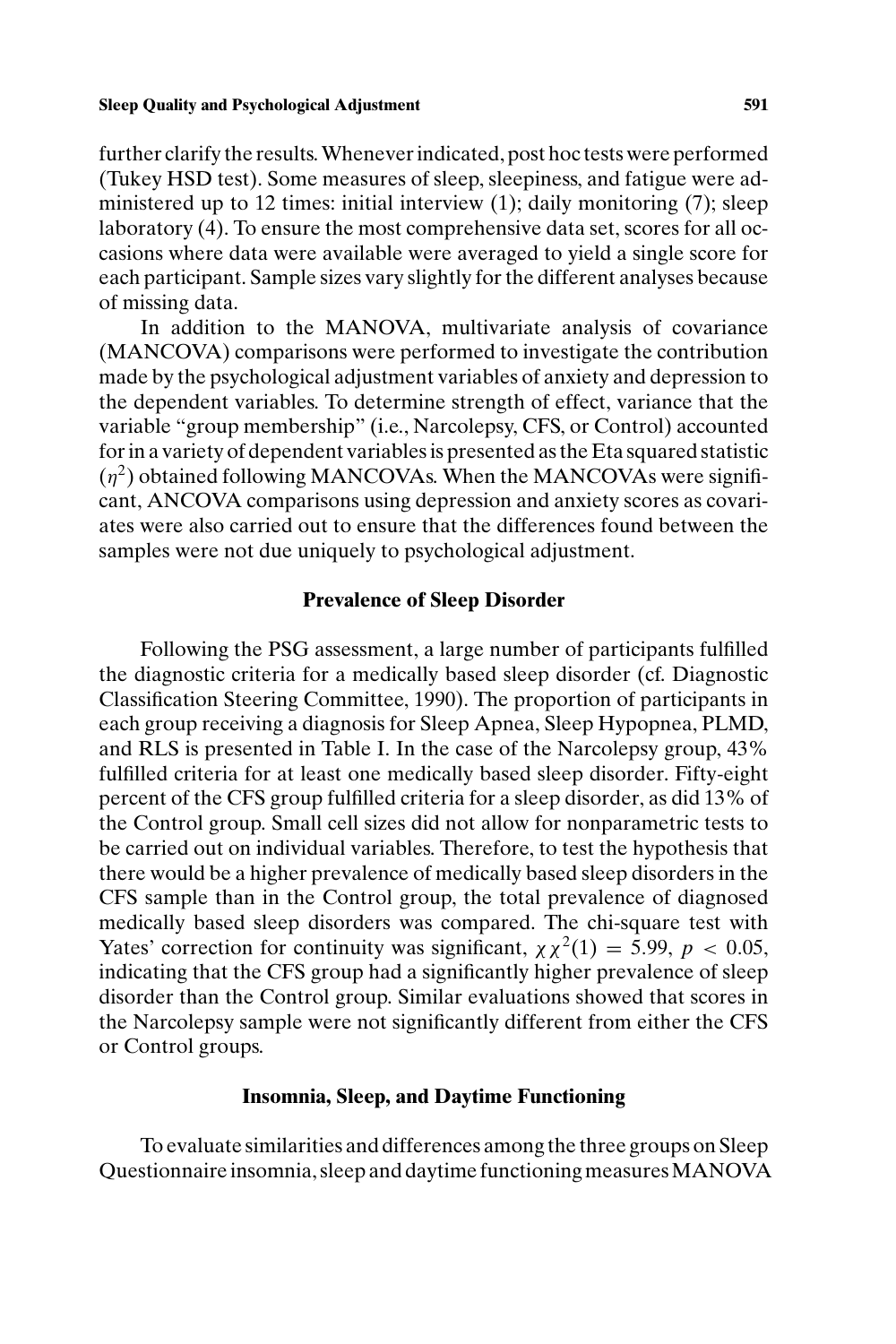|                                                                   |            | Group      |         |
|-------------------------------------------------------------------|------------|------------|---------|
| Disorder                                                          | Narcolepsy | <b>CFS</b> | Control |
| <b>Breathing disorders</b>                                        |            |            |         |
| Sleep apnea                                                       | 3/14       | 4/26       | 0/15    |
| Sleep hypopnea                                                    | 2/14       | 7/26       | 2/15    |
| Movement disorders                                                |            |            |         |
| Periodic leg movement disorder                                    | 1/14       | 3/26       | 0/15    |
| Restless legs syndrome                                            | 0/14       | 1/26       | 0/15    |
| Total prevalence of any diagnosed sleep<br>disorder following PSG | 6/14       | 15/26      | 2/15    |

**Table I.** Prevalence of Diagnosed Sleep Disorder Following PSG: Frequencies

comparisons were carried out separately on nighttime and daytime variables. Both were significant,  $F(6, 148) = 12.547$ ,  $p < 0.001$  and  $F(10, 146) =$ 9.390,  $p < 0.001$ , respectively. Table II presents the means standard deviations for each group on the three nighttime variables and the five daytime variables as well as univariate ANOVA and ANCOVA test results and Tukey HSD post hoc tests.

Results on nighttime variables in Table II show that all three ANOVA and ANCOVA comparisons were highly significant (Have Insomnia, Sleep Quality, Sleep Satisfaction). Tukey HSD test results in Table II show that both the CFS and Narcolepsy groups had worse scores than the Control group, and that the two clinical groups did not differ significantly. Nevertheless, it is noteworthy that 86% of the CFS sample, 55% of the Narcolepsy sample, and 8% of the Control sample reported that they had insomnia. Frequency counts show that 22% of the CFS sample indicated that they had all four types of insomnia and that almost two-thirds indicated that they had at least three of the four varieties of insomnia: Sleep Onset Insomnia, Maintenance Insomnia, Terminal Insomnia, Nonrestorative Sleep (cf. American Psychiatric Association, 1994). Only 2 of the 37 individuals, 0.5%, indicated that they had none of the four types of insomnia problems. Breakdowns in Table II show that the CFS group's percentages were the highest for all four subtypes of insomnia. The rate for Nonrestorative Sleep (89%), a type of insomnia that may not have been considered insomnia by respondents, is especially remarkable

Similarly, the ANOVAs, ANCOVAs, and Tukey HSD tests show significantly worse ratings on all the daytime variables for both the CFS and Narcolepsy samples when compared to the Control sample. The CFS group's ratings were significantly worse than the Narcolepsy sample's on only 1 of the 5 daytime variables: Tired During the Day rating.

A separate MANOVA on the six Daytime Fatigue and Sleepiness variables in Table II also showed a significant group main effect,  $F(12, 142) =$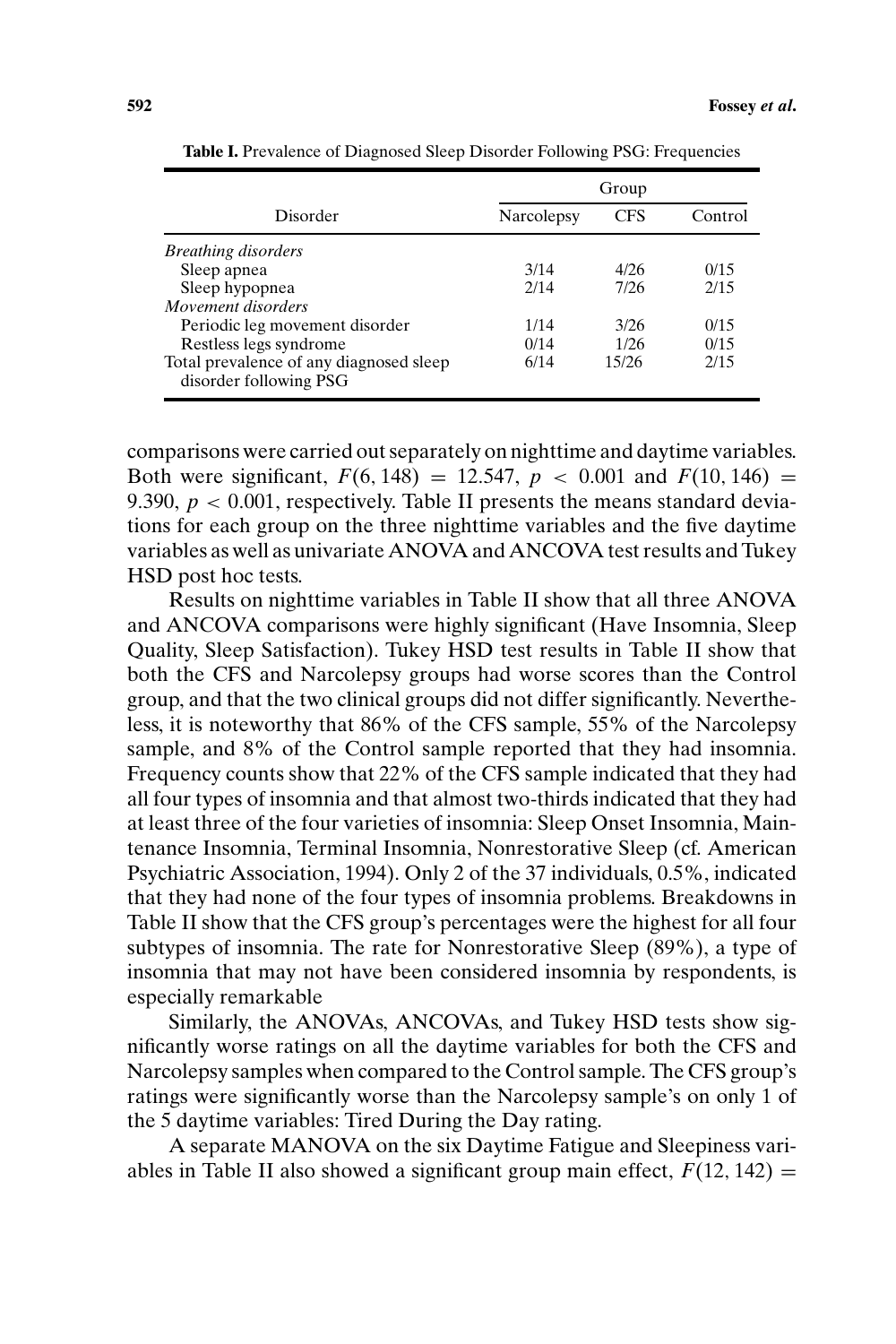| Table II. Insomnia, Sleep, Daytime Functioning, Sleepiness, and Fatigue                                                                     |                                                    |                     |                  |                                             |               |                  |                      |         |                  |              |               |
|---------------------------------------------------------------------------------------------------------------------------------------------|----------------------------------------------------|---------------------|------------------|---------------------------------------------|---------------|------------------|----------------------|---------|------------------|--------------|---------------|
|                                                                                                                                             |                                                    | Narcolepsy          |                  |                                             | GES           |                  |                      | Control |                  |              | Significance  |
| Variable                                                                                                                                    | $\mathbb{Z}$                                       | $\%$                | SD               | Z                                           | $\frac{6}{6}$ | SD               | $\mathbb{Z}$         | $\%$    | SD               | <b>ANOVA</b> | <b>ANCOVA</b> |
| Nighttime variables<br>Insomnia                                                                                                             |                                                    |                     |                  |                                             |               |                  |                      |         |                  |              |               |
| Have insomnia <sup>a</sup>                                                                                                                  | $1.39_{a}$                                         |                     | 0.50             | 1.14 <sub>c</sub>                           | 86%           | 0.35             | $1.92_{\rm ac}$      | 8%      | 0.28             | 30.777***    | 23.947***     |
| Sleep Onset Insomnia                                                                                                                        |                                                    | 55%<br>15%          |                  |                                             | 75%           |                  |                      | 13%     |                  |              |               |
| Sleep Maintenance Insomnia                                                                                                                  |                                                    | $\frac{45\%}{30\%}$ |                  |                                             | 69%<br>45%    |                  |                      | 8%8     |                  |              |               |
| <b>Terminal</b> Insomnia                                                                                                                    |                                                    |                     |                  |                                             |               |                  |                      |         |                  |              |               |
| Nonrestorative Sleep                                                                                                                        |                                                    | 75%                 |                  |                                             | 89%           |                  |                      | 25%     |                  |              |               |
| Sleep                                                                                                                                       |                                                    |                     |                  |                                             |               |                  |                      |         |                  |              |               |
| Sleep quality $(1-10)$                                                                                                                      | $4.89_{\rm a}$                                     |                     | 2.65<br>2.65     |                                             |               | 2.51<br>2.23     | 8.08 <sub>ac</sub>   |         | $\frac{4}{4}$    | 22.895***    | $17.763***$   |
| Sleep satisfaction (1-10)                                                                                                                   | 4.06a                                              |                     |                  | 3.96c<br>3.22c                              |               |                  | 7.88 <sub>ac</sub>   |         | 1.75             | $30.524***$  | 23.708***     |
| Davtime variables                                                                                                                           |                                                    |                     |                  |                                             |               |                  |                      |         |                  |              |               |
| Wake up feeling refreshed (1-10)                                                                                                            |                                                    |                     |                  |                                             |               | 2.28             | 7.25 <sub>ac</sub>   |         | 2.40             | 24.486***    | $13.973***$   |
| Fired during the day $(1-10)$                                                                                                               | $4.22a$<br>7.00 <sub>ab</sub><br>6.69 <sub>a</sub> |                     |                  | $\frac{2.86}{8.61}$ <sub>bc</sub>           |               | $1.29$<br>$2.64$ | 3.58 <sub>ac</sub>   |         |                  | 48.397***    | 29.420***     |
| Sleepy during the day $(1-10)$                                                                                                              |                                                    |                     |                  |                                             |               |                  | $3.04_{\text{ac}}$   |         | 2.34             | $16.122***$  | $10.501***$   |
| Difficulty concentrating (1-10)                                                                                                             | $6.72_a$<br>$4.28_a$                               |                     | 8.4588<br>8.4588 | 7.19 <sub>c</sub>                           |               | 2.30             | 2.79 <sub>ac</sub>   |         | $2.06$<br>$2.04$ | 27.926***    | $16.286***$   |
| Naps (days/wk)                                                                                                                              |                                                    |                     |                  | 3.86 <sub>c</sub>                           |               | 2.48             | 2.19 <sub>ac</sub>   |         |                  | 5.292**      | 3.647*        |
| Daytime fatigue and sleepiness                                                                                                              |                                                    |                     |                  |                                             |               |                  |                      |         |                  |              |               |
| Exhausted during the day <sup>a</sup>                                                                                                       | 1.05 <sub>a</sub>                                  | 95%                 | 0.22             | $1.06c$<br>$1.11c$<br>$9.84bc$<br>$49.45bc$ | 94%           | 0.24             | 1.58 <sub>ac</sub>   | 63%     | 0.50             | $20.482***$  | $1.412***$    |
| Sleepy during the day <sup><math>d</math></sup>                                                                                             | 1.05 <sub>a</sub>                                  | 95%                 | 0.22             |                                             | 90%           | 0.32             | 1.63 <sub>ac</sub>   | 61%     | 64.0             | $18.098***$  | $14.283***$   |
| Epworth Sleepiness Scale (ESS)                                                                                                              | $14.42_{\rm ab}$                                   |                     | 5.07             |                                             |               | 6.08             | $6.42$ <sub>ac</sub> |         | 4.17             | $12.385***$  | $13.106***$   |
| Fatigue Severity Scale (FSS)                                                                                                                | $36.69_{ab}$                                       |                     | 3.59             |                                             |               | 10.35            | $18.50_{ac}$         |         | 7.44             | 51.567***    | 41.896***     |
| Chalder Fatigue Questionnaire (CFQ)                                                                                                         | $49.81_{\rm ab}$                                   |                     | 17.22            | 59.40 <sub>bc</sub>                         |               | 13.53            | $26.73_{ac}$         |         | 9.64             | $41.823***$  | 27.163***     |
| Stanford Sleepiness Scale (SSS)                                                                                                             | $3.88_a$                                           |                     | 1.45             | 4.48c                                       |               | 0.88             | 1.87 <sub>ac</sub>   |         | 0.70             | 48.881***    | $31.572***$   |
| Note Means in the same row that share subscripts differ at $p \geq 0$ OS using the Tukey homestly significant difference test Higher scores |                                                    |                     |                  |                                             |               |                  |                      |         |                  |              |               |

Table II. Insomnia Sleep Daytime Functioning Sleepiness and Eatiene

 $< 0.05$  using the Tukey honestly significant difference test. Higher scores *p* <*Note.* Means in the same row that share subscripts differ at indicate more of the attribute in question. indicate more of the attribute in question.

*a*Lower scores indicate poorer functioning. Some respondents may not have considered unrefreshing sleep insomnia, even though this is considered to be insomnia by the American Psychiatric Association (1994).  ${}^*p < 0.05$ , *F*(2, 78); \*\*  $p < 0.01$ , *F*(2, 78); ∗∗∗  $p < 0.001$ , *F*(2, 78).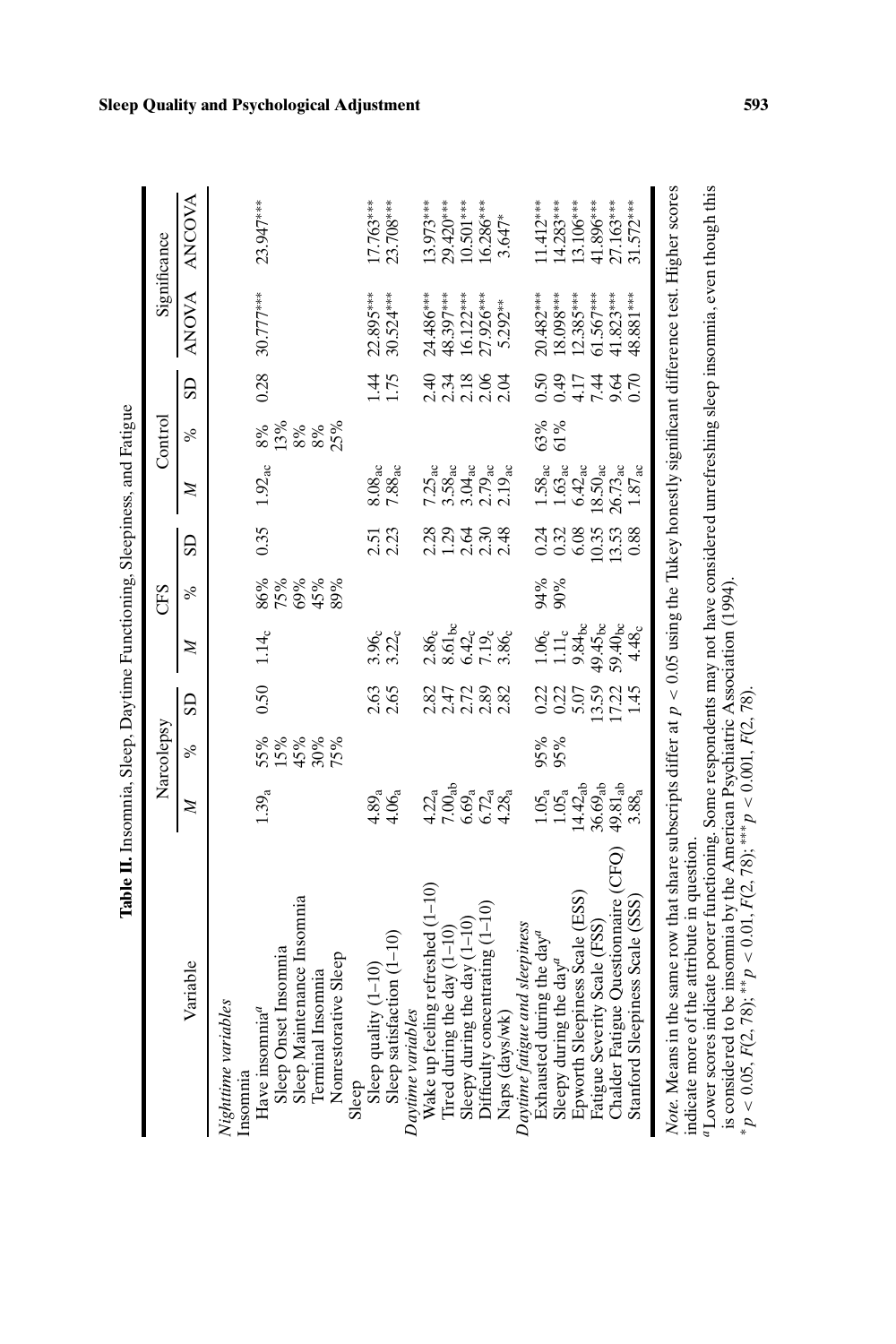12.577,  $p < 0.001$ . Two of the variables in Table II are from the Structured Sleep and Medical History ("Exhausted During the Day" and "Sleepy During the Day") and the remaining four represent repeated administrations of the four ongoing fatigue and sleepiness measures.

As was the case for the previous analyses, it can be seen in Table II that all ANOVA, ANCOVA, and Tukey HSD tests for all six variables were significant. These show significantly worse ratings of daytime functioning for both CFS and Narcolepsy participants compared to Controls, indicating that the Narcolepsy and CFS samples were both significantly more tired and sleepy than their Control counterparts. The two clinical groups differed from each other in three instances: the CFS group's ratings were significantly worse than the Narcolepsy sample's on the Fatigue Severity Scale and the Chalder Fatigue Questionnaire while the reverse was true for the Epworth Sleepiness Scale.

### **Sleep Parameters and Practices**

Results on participants' sleep parameters and practices (based on the Daily Sleep Diaries) in Table III show that both the MANOVA,  $F(22, 124) =$ 3.364,  $p < 0.001$ , and the MANCOVA,  $F(22, 112) = 2.425$ ,  $p < 0.001$ , on the 11 variables were significant. The ANOVAs and the Tukey HSD test demonstrate significant differences between the CFS and Control samples on 6 of the 11 variables, indicating that participants in the CFS group took longer to fall asleep, woke up more frequently during the night, spent more time in bed awake, felt that they need more sleep, went to bed earlier, and had lower sleep efficiency scores than those in the Control group. The Narcolepsy group differed significantly from the Control group on only 2 of the 6 variables: Frequency of Nocturnal Arousals and Total Wake Time. The CFS group was significantly different from the Narcolepsy sample on only 1 variable: they took significantly longer to fall asleep than those in the Narcolepsy group.

The ANCOVA was significant only on five of these six variables. With the exception of the variable "Sleep Needed," when the effects of depression and anxiety on the sleep parameters and practices variables were statistically controlled for, the overall pattern of results did not change. This indicates that apart from the perception of how much sleep one needs, the differences between the samples on these variables were not due uniquely to psychological adjustment. In fact, group membership accounted for a larger proportion of the variance on the sleep parameters and practices variables ( $\eta^2 = 0.323$ ) than did either anxiety ( $\eta^2 = 0.137$ ) or depression  $(\eta^2 = 0.170)$ .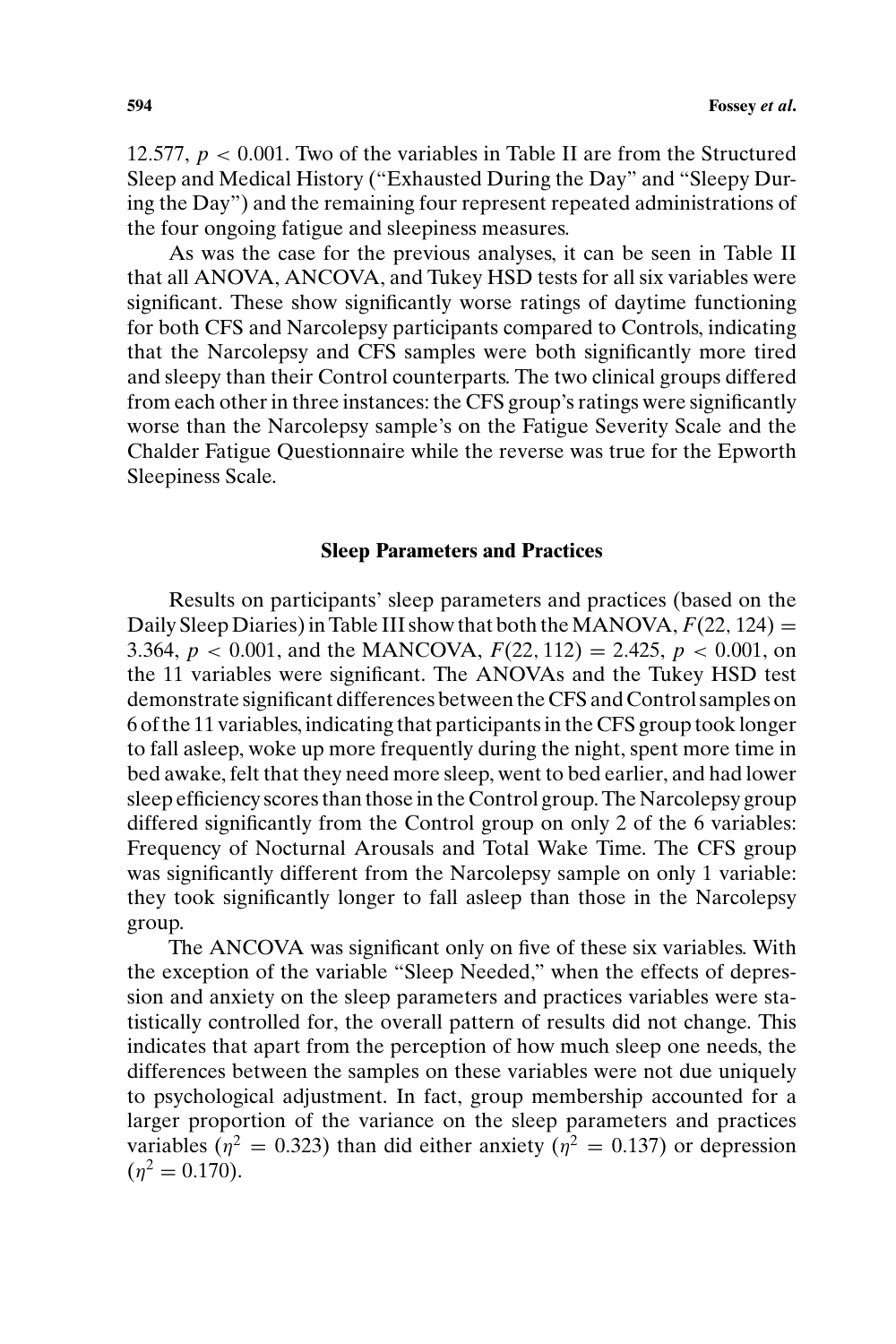|                                                      | Narcolepsy         |      | <b>CFS</b>                                                                |           | Control                           |      |            | Significance |
|------------------------------------------------------|--------------------|------|---------------------------------------------------------------------------|-----------|-----------------------------------|------|------------|--------------|
| Variable                                             | M                  | SD.  | M                                                                         | <b>SD</b> | M                                 | SD.  |            | ANOVA ANCOVA |
| Sleep onset<br>latency (hrs)                         | 0.43 <sub>b</sub>  | 0.55 | 1.31 <sub>bc</sub>                                                        | 0.99      | 0.45 <sub>c</sub>                 | 0.58 | 11.319***  | 7.756***     |
| Frequency of<br>nocturnal<br>arousals                | $2.50_a$           | 1.90 | $2.17_c$                                                                  | 1.27      | 0.99 <sub>ac</sub>                | 0.85 | $7.754***$ | 8.310***     |
| Total wake time<br>(hrs)                             | $0.91_a$           | 0.97 | $0.81_c$                                                                  | 0.50      | $0.25_{\rm ac}$                   | 0.21 | 8.283***   | 5.104**      |
| Sleep needed<br>(hrs)                                | 8.67               | 1.08 | 9.42c                                                                     | 1.55      | 8.20 <sub>c</sub>                 | 0.93 | $6.530**$  | 2.368        |
| Total sleep time<br>(hrs)                            | 7.48               | 1.56 | 7.22                                                                      | 1.63      | 7.68                              | 1.03 | 0.684      | 1.252        |
| Time when went<br>to bed                             |                    |      | 11:13 PM 51 min 10:30 PM <sub>c</sub> 63 min 11:09 PM <sub>c</sub> 53 min |           |                                   |      | $4.290*$   | 3.319*       |
| Time when fell<br>asleep                             |                    |      | 11:36 PM 67 min 11:59 PM 81 min 11:36 PM 60 min                           |           |                                   |      | 0.318      | 0.303        |
| Time wake up                                         | $7:10$ AM $89$ min |      | $7:05$ AM $83$ min                                                        |           | $6:48$ AM $62$ min                |      | 0.152      | 0.589        |
| Time get out of<br>bed                               | 7:14 AM 99 min     |      | 7:51 AM 90 min                                                            |           | $7:02 \text{ AM } 61 \text{ min}$ |      | 0.785      | 0.243        |
| Sleep medication<br>taken<br>(days/week)             | 1.83               | 0.50 | 1.72                                                                      | 0.23      | 1.59                              | 0.35 | 2.457      | 2.175        |
| Sleep efficiency<br>(time)<br>asleep/time in<br>bed) | 0.79               | 0.19 | 0.69 <sub>c</sub>                                                         | 0.15      | 0.88 <sub>c</sub>                 | 0.00 | 12.516***  | 8.586***     |

**Table III.** Sleep Parameters and Practices: Daily Sleep Diary

*Note.* Means in the same row that share subscripts differ at  $p < 0.05$  using the Tukey honestly significant difference test.

∗ *p* < 0.05, *F* (2, 72); ∗∗ *p* < 0.01, *F* (2, 72); ∗∗∗ *p* < 0.001, *F* (2, 72).

### **Perceived Health Functioning**

In Table IV results are presented for participants' perceived health functioning as measured by the SF-36 Health Survey's eight subscales. Both the MANOVA,  $F(16, 136) = 7.147$ ,  $p < 0.001$ , and the MANCOVA,  $F(16, 126) = 5.308$ ,  $p < 0.001$ , were significant. On both the ANOVAs and ANCOVAs, six of the eight comparisons were significant (all except "Role Emotional" and "Mental Health"). The Tukey HSD test shows that the CFS sample's scores were significantly worse than those of the Control group on all six. The Narcolepsy sample's scores were worse than those of the Control sample on five of these six variables. The CFS sample's scores, however, were significantly worse than those of the Narcolepsy sample on all six variables. Group membership accounted for a larger proportion of the variance on the SF-36 health functioning variables ( $\eta^2 = 0.403$ ) than did either anxiety ( $\eta^2 = 0.192$ ) or depression ( $\eta^2 = 0.198$ ).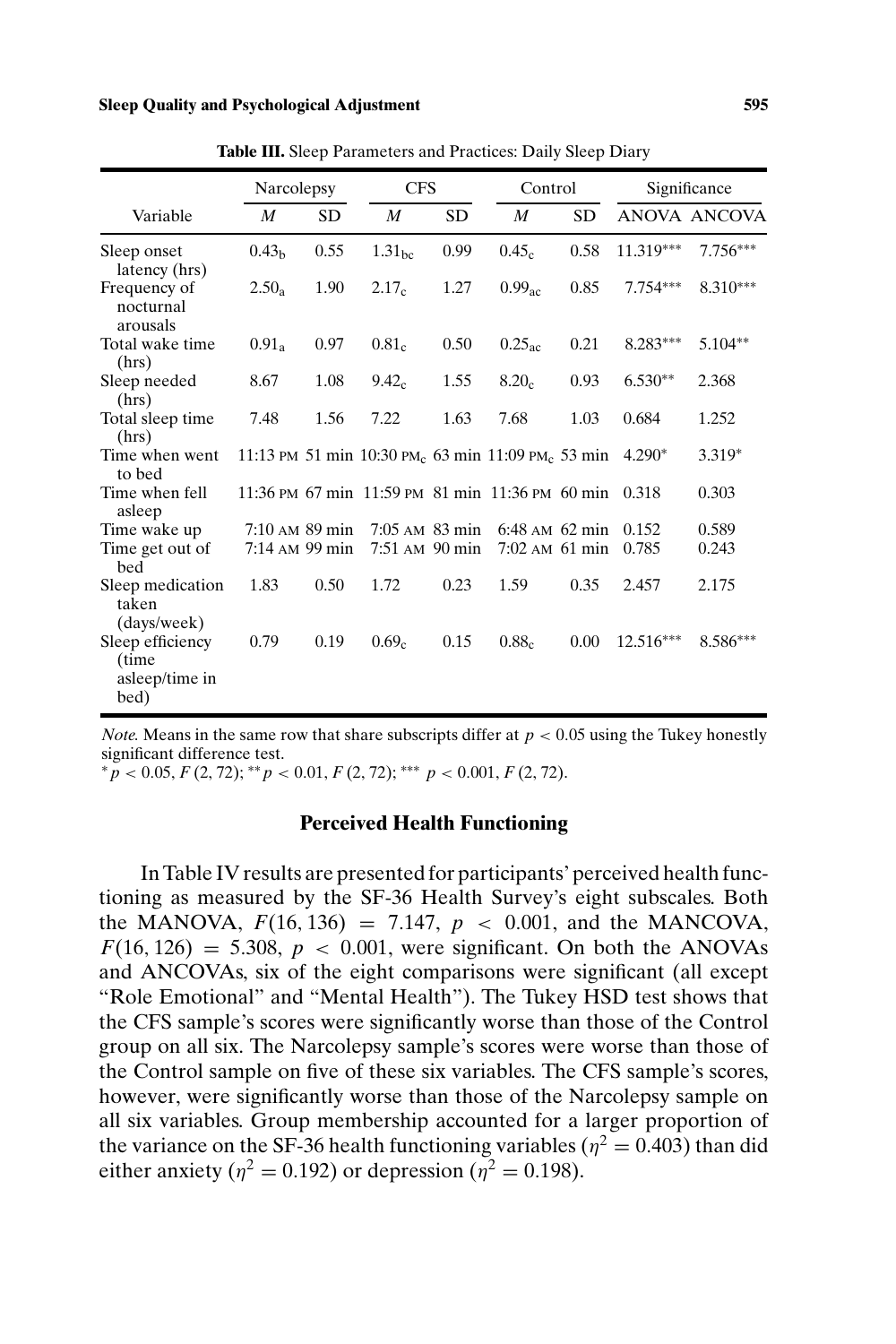|                         | Narcolepsy          |           | <b>CFS</b>          |       | Control      |           |              | Significance  |
|-------------------------|---------------------|-----------|---------------------|-------|--------------|-----------|--------------|---------------|
| Subscale                | M                   | <b>SD</b> | M                   | SD.   | M            | <b>SD</b> | <b>ANOVA</b> | <b>ANCOVA</b> |
| Physical<br>functioning | $71.25_{ab}$        | 28.88     | 44.26 <sub>bc</sub> | 22.26 | $89.38_{ac}$ | 20.34     | $26.661***$  | 17.594***     |
| Role physical           | 38.75 <sub>ab</sub> | 42.52     | 7.35 <sub>bc</sub>  | 17.97 | $83.33_{ac}$ | 31.85     | 44.569***    | 25.892***     |
| Bodily pain             | 68.05 <sub>b</sub>  | 29.26     | 40.47 <sub>bc</sub> | 24.09 | 84.33c       | 20.24     | 23.744***    | $14.627***$   |
| General health          | 56.25a <sub>h</sub> | 30.20     | 28.74 <sub>bc</sub> | 16.36 | $75.50_{ac}$ | 19.38     | 34.227***    | $23.212***$   |
| Vitality                | $38.75_{\rm ab}$    | 20.19     | $20.07_{\rm bc}$    | 17.08 | $63.54_{ac}$ | 26.88     | 29.328***    | $16.759***$   |
| Social<br>functioning   | $58.75_{\rm ab}$    | 30.10     | $30.15_{\rm bc}$    | 23.86 | $88.54_{ac}$ | 18.40     | 41.332***    | 24.475***     |
| Role emotional          | 48.33               | 45.21     | 58.82               | 44.24 | 76.39        | 37.40     | 2.498        | 1.025         |
| Mental health           | 65.15               | 16.98     | 62.00               | 17.98 | 73.67        | 22.28     | 2.662        | 0.069         |

**Table IV.** Perceived Health Functioning: Mean SF-36 Health Survey Scores

*Note*. Higher scores indicate better functioning due to good health. Means in the same row that share subscripts differ at  $p < 0.05$  using the Tukey honestly significant difference test.  $*** p < 0.001, F(2, 78).$ 

Comparisons of subscale scores for each group with available normative data indicates that Control sample scores fall within the normative range of the SF-36 (i.e., within one standard deviation) on all subscales. Narcolepsy sample scores fall one standard deviation below the normative mean on three of the eight subscales ("Role Physical," "Vitality," and "Social Functioning"), indicating poorer health functioning with respect to physical and social aspects. Scores of the CFS sample are outside the normative range on six subscales (all except Role Emotional and Mental Health). Most notably, the CFS sample scores two standard deviations below the normative mean on three subscales: "Role Physical," "General Health," and "Social Functioning." These indicate substantially poorer health functioning with respect to physical and social aspects.

### **Psychological Adjustment**

Table V presents means and test results on the five measures of psychological adjustment. The MANOVA was significant,  $F(10, 132) = 4.049$ ,  $p < 0.001$ , as well as all five ANOVAs. Tukey HSD test results show that the Narcolepsy and CFS groups did not differ significantly on any of the psychological adjustment variables, although the CFS sample scored significantly worse than the Control group on all five variables while the Narcolepsy group scored worse on two of these.

When scores for each group were compared to available normative data for the measures, scores of the Control group consistently fell within one standard deviation of the normative group mean. The Narcolepsy and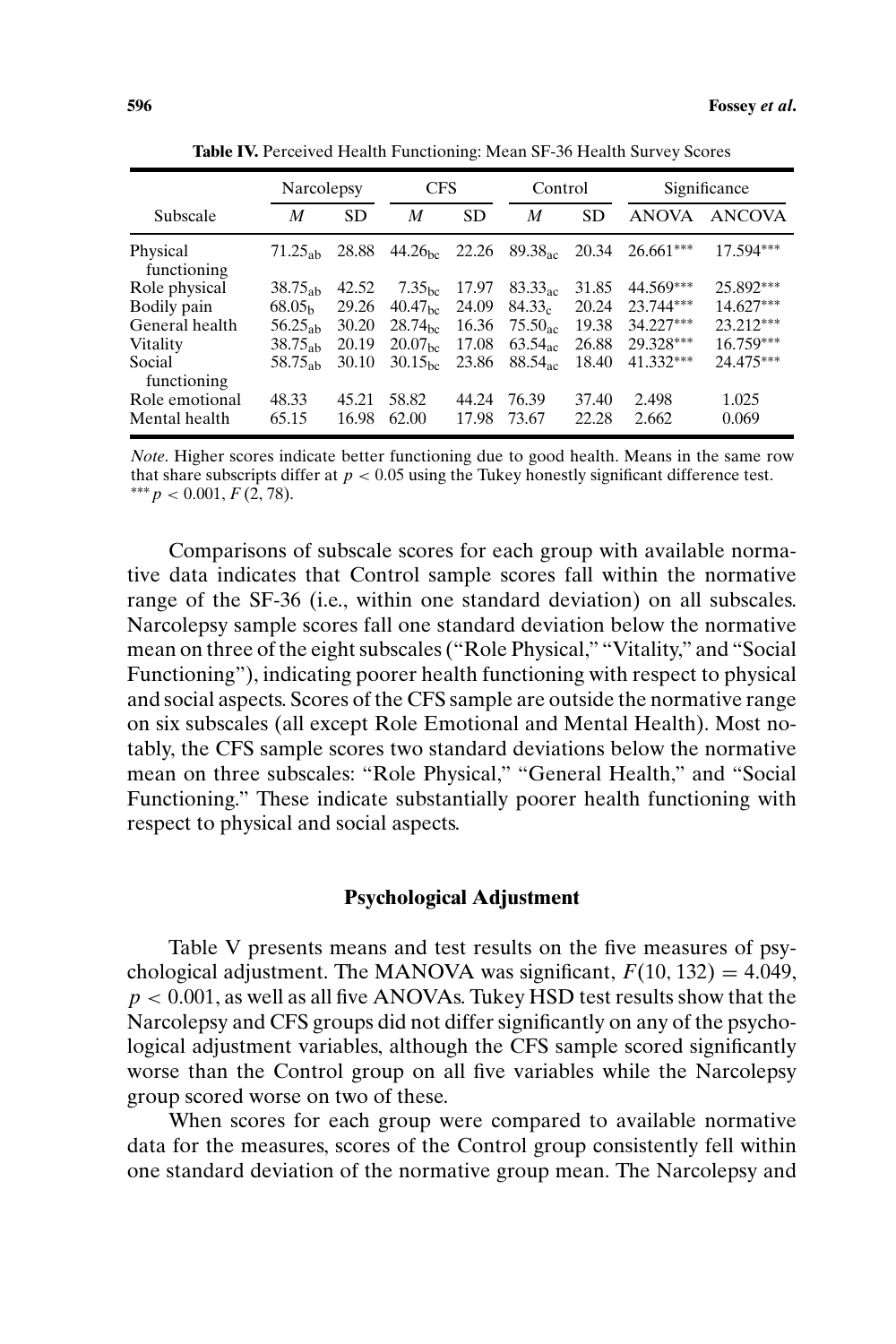|                                                                                                                             | Table V. Psychological Adjustment: Mean Scores |              |                                |                 |                    |      |              |
|-----------------------------------------------------------------------------------------------------------------------------|------------------------------------------------|--------------|--------------------------------|-----------------|--------------------|------|--------------|
|                                                                                                                             | Narcolepsy                                     |              |                                | CFS             | Control            |      | Significance |
| Variable                                                                                                                    |                                                |              |                                |                 |                    | S.   | (ANOVA)      |
| Anxiety (STAI) <sup>a</sup>                                                                                                 | 41.08                                          |              |                                | 10.10           | 35.42c             |      | 5.510**      |
| Beck Depression Inventory (BDI) <sup>a</sup>                                                                                | 12.63                                          | 9.38<br>9.58 | $44.77c$<br>16.10 <sub>c</sub> | <sub>3.69</sub> | 6.75 <sub>c</sub>  | 7.50 | 7.992***     |
| Brief Symptom Inventory (BSI)<br>Somatization <sup><i>b</i></sup>                                                           | $\frac{14}{3}$                                 | 0.97         | $1.54_c$                       | 52.75           | $0.35_{ac}$        | 0.40 | 8.260***     |
| Global Severity Index <sup>p</sup>                                                                                          | $0.89_{a}$                                     | 0.50         | $1.07_c$                       | .60             | 0.47 <sub>ac</sub> | 0.37 | 9.171***     |
| Eysenck Personality Questionnaire (EPQ) <sup>a</sup>                                                                        |                                                |              |                                |                 |                    |      |              |
| Neuroticism <sup>a</sup>                                                                                                    | 6.11                                           | 2.77         | $6.80c$                        | 3.67            | 3.79 <sub>c</sub>  | 3.15 | 5.851**      |
| Note Means in the same row that share subscripts differ at $p < 0.05$ using the Tukey honestly significant difference test. |                                                |              |                                |                 |                    |      |              |

*a*Higher scores indicate more of the attribute in question.

*b*Lower scores indicate better functioning.

∗∗ *p* < 0.01, *F*(2, 73); ∗∗∗  $p < 0.001, F(2, 73).$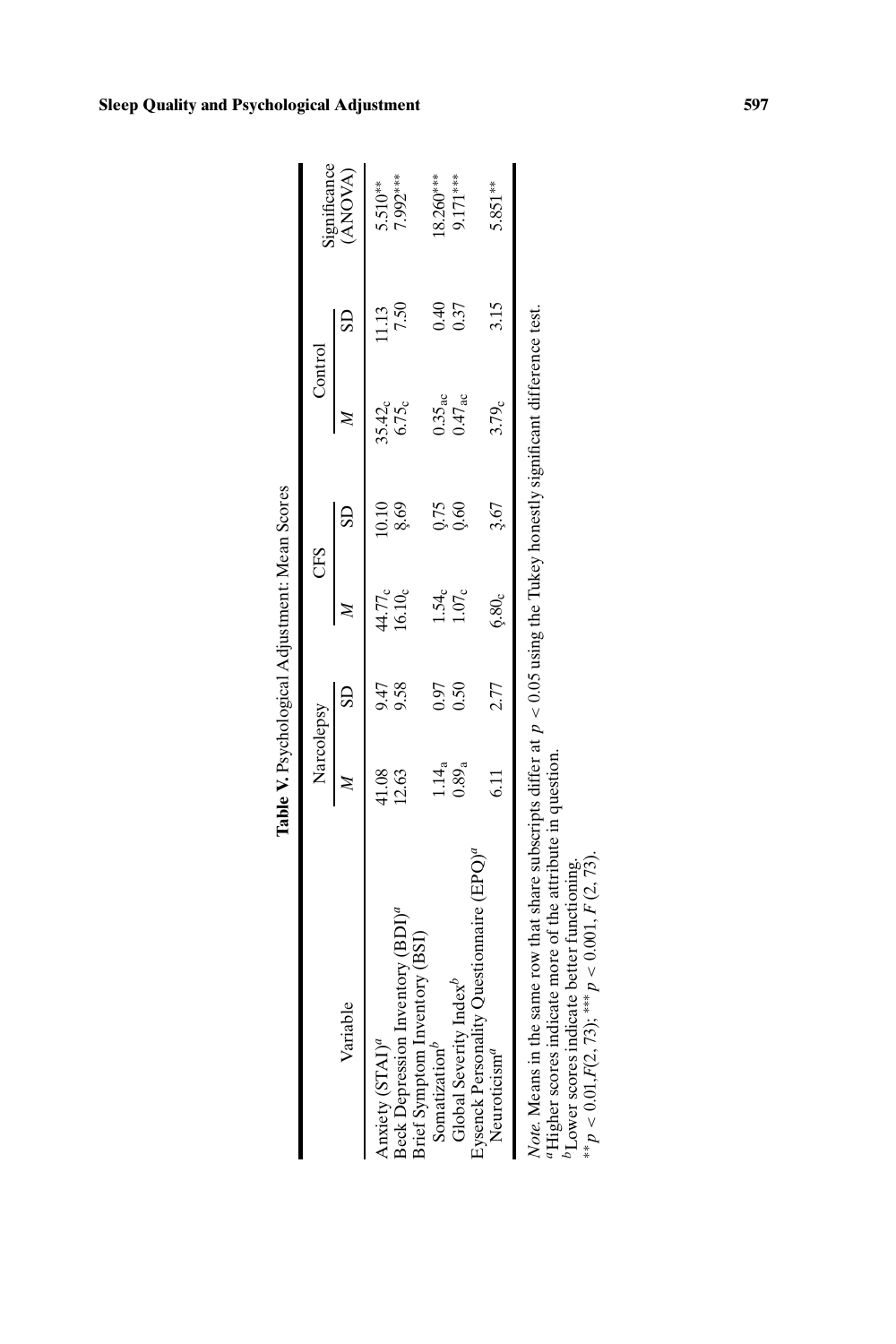CFS samples, however, generally scored one standard deviation above the normative mean for the Spielberger State-Trait Anxiety Inventory, indicating higher anxiety for both these groups. In addition, both the Narcolepsy and CFS groups scored two standard deviations above the normative mean on both Brief Symptom Inventory measures, indicating higher Somatization and poorer Overall Psychological Adjustment for both groups. Finally, it is worth noting that none of the groups scored outside the normative range on measures of depression or neuroticism.

#### **DISCUSSION**

### **Nature and Prevalence of Sleep Disorders in CFS**

The CFS sample studied here had, as predicted, a very high incidence (58%) of primary sleep disorder such as sleep apnea/hypopnea syndrome and restless legs syndrome/periodic limb movement disorder. Although we expected relatively high rates, the prevalence of these in CFS was surprising. Of the CFS sample, 15% had sleep apnea, 27% had sleep hypopnea, 12% had periodic limb movement disorder, and 4% has restless legs syndrome. In fact, it was less than half of the sample who did not receive a diagnosis for some kind of significant physiological sleep disorder.

The incidence of sleep disorder in the CFS sample was substantially greater than that in the control sample. Furthermore, on many sleep-related aspects individuals with CFS were not different from individuals with the physiologically based sleep disorder of narcolepsy. In fact, in some ways it was the CFS sample that had a higher incidence of sleep disruption than the narcolepsy sample. Considering the magnitude of the medically based sleep-related problems, it is notable that prior to participating in this study, neither the CFS patients nor their physicians had been aware that they had these disorders.

The CFS sample also had very high rates of self-reported insomnia (86%). In addition, 89% of the CFS sample also indicated that they woke up feeling unrefreshed. The high rate of insomnia (i.e., disorder in initiating and maintaining sleep, including nonrestorative sleep—cf. American Psychiatric Association, 1994) is consistent with findings in the literature and attest to the debilitating nature of the sleep disruption experienced in this population (Hardt *et al.*, 2001; Yehuda and Mostofsky, 1997). Indeed, only 0.5% of the CFS sample indicated that they had none of the four types of insomnia problems.

The CFS sample, on the whole, had a wide variety of sleep-related complaints. Besides waking up feeling unrefreshed and having significantly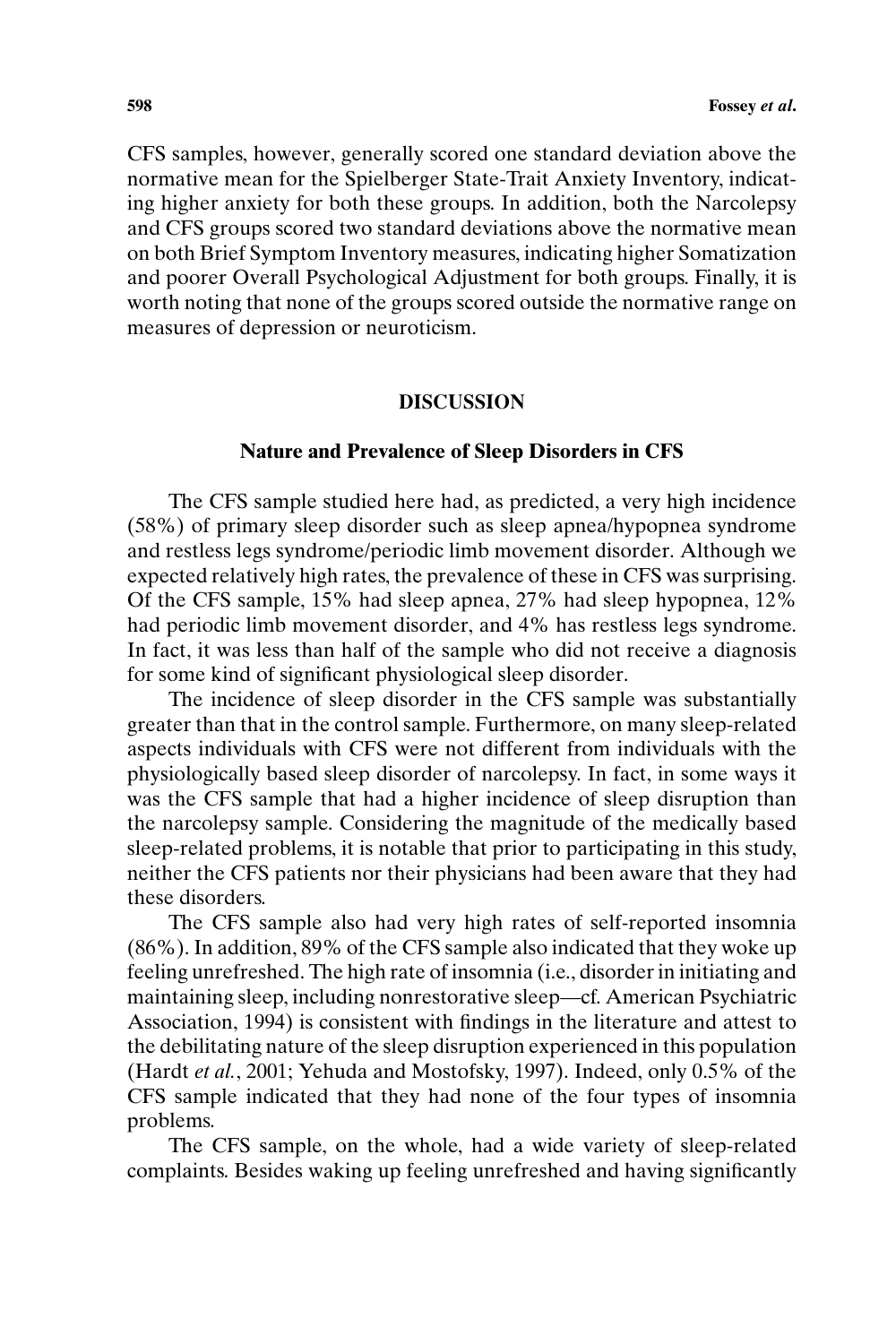prolonged sleep onset latencies, the CFS sample woke up frequently during the night, and spent a large amount of time in bed at night not sleeping. They also rated their sleep quality as poor and were less satisfied with their sleep than those in the other two groups. This, despite the fact that the CFS sample went to bed and got out of bed at roughly the same time as both their narcolepsy and control group counterparts. In essence, the CFS sample displayed the characteristic signs of poor overall sleep efficiency seen in persons with insomnia.

Thus, our findings indicate that more than half of the CFS population may have a diagnosable physiologically based sleep disorder, and that virtually all individuals with CFS may have insomnia. Currently, research is ongoing in our laboratory to investigate the impact of treating the sleep disorder on chronic fatigue as well as daytime functioning. Very preliminary findings indicate that general functioning and perceived quality of life improve with treatment, but that the fundamental fatigue aspect is not resolved (Creti *et al.*, 2003). Although the final evidence is not yet in, contrary to the conclusion drawn by Le Bon *et al.* (2000), who also showed high rates of disordered sleep, we believe that the present findings and our ongoing research suggest that primary sleep disorder and insomnia are comorbidities in CFS and important targets in treatment.

### **Daytime Functioning**

It was not surprising to find that individuals with CFS were more fatigued during the day than the other two groups on most measures used in this study. This, after all, is the hallmark symptom in the diagnosis of CFS. It was reassuring that the CFS sample was more fatigued that those with narcolepsy, indicating that their daytime functioning, in this case, was not only worse than their healthy counterparts' but also worse than that of individuals with a known diagnosed medical disorder. Their scores on daytime sleepiness were also significantly elevated compared to the control group, although for the most part the scores of the narcolepsy sample indicated somewhat greater sleepiness. Overall, the results show that daytime functioning in the CFS sample is seriously compromised.

### **Health and Quality of Life**

The measure designed to assess overall health functioning (SF-36 Health Survey) also evaluates quality of life. Here again, scores of the CFS sample were not only significantly poorer than those of the Control group, but also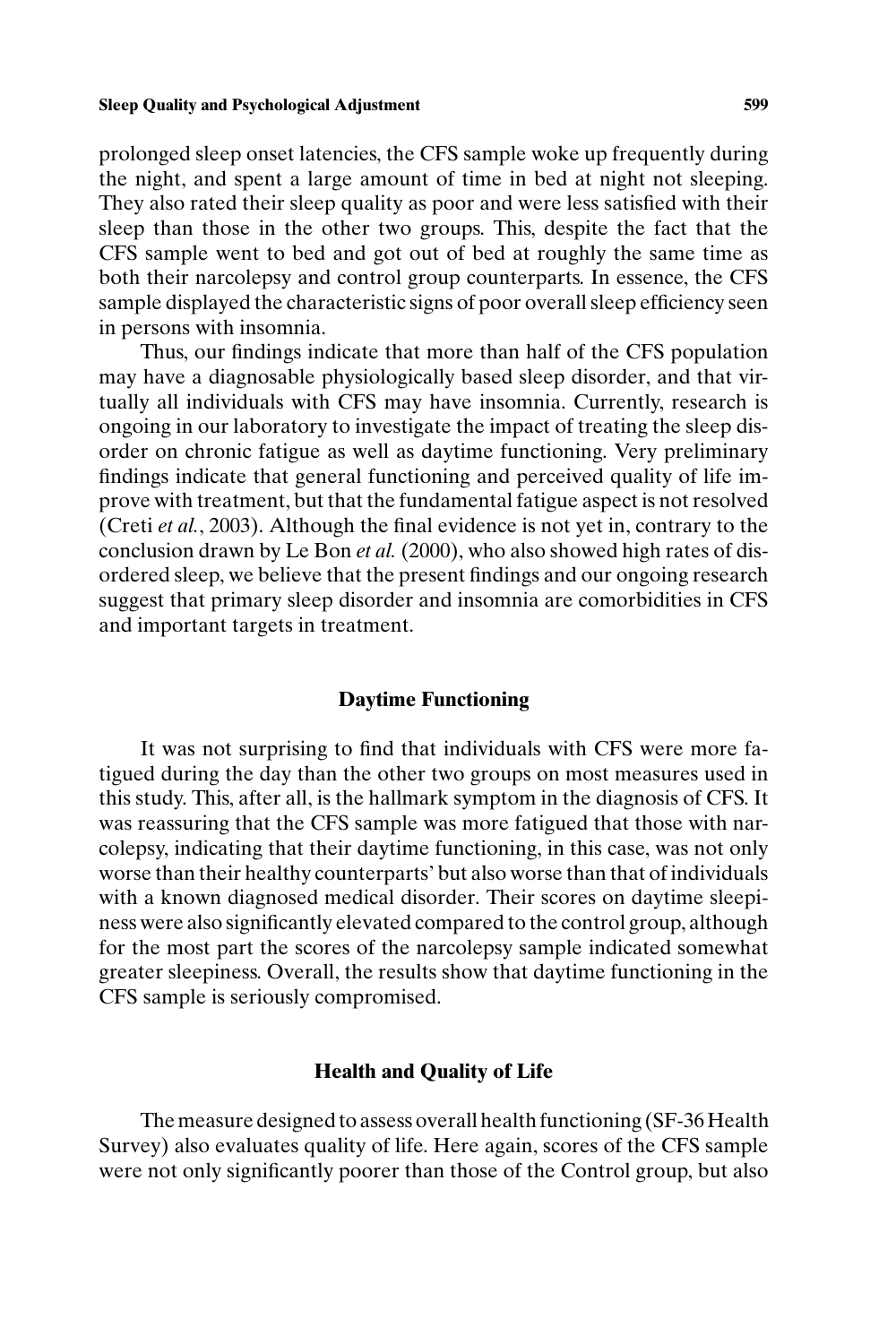were below the normative range on most subscales. It is of interest to note that although individuals with narcolepsy, a clearly identifiable medical disorder, reported poor health functioning (as indicated by low scores on SF-36 subscales), participants with CFS reported even poorer health functioning on most subscales. An important difference between these two clinical groups is that for narcoleptics, their principal complaint, sleepiness, is treatable with medication that presumably mitigates the impact of their condition on their general functioning and perceived quality of life. Thus, it appears that symptoms of CFS significantly undermine many facets of these individuals' lives and impair physical and social functioning as well as participation in daily activities.

### **Psychological Adjustment**

Overall, psychological adjustment in the CFS sample was significantly poorer than that in the control sample. There were no significant differences, however, between the two clinical groups, CFS and narcolepsy, on any of the psychological adjustment variables evaluated. Both when compared to the control sample as well as when compared to the normative data, the CFS sample scored in ways that are consistent with slightly elevated anxiety and somatization as well as generally poorer psychological adjustment. Scores of the CFS sample were also different from those of healthy controls on depression and neuroticism. It is worthy of note, however, that the scores for depression and neuroticism were well within the normative range for their age group and, in this sense, not clinically significant.

What about the popular stereotype of psychological maladjustment in CFS symptom sufferers? It was, indeed, the case that individuals with CFS were significantly more anxious and presented more somatic complaints than their healthy control counterparts. However, despite their experience of debilitating fatigue and generally poor quality of life, people with CFS, did not score within the clinically maladjusted range on measures of depression or neuroticism; this latter is believed to be a biologically based predisposition (cf. Eysenck, 1952). It is notable that they did not differ significantly from individuals with narcolepsy, who also had significantly worse scores on some measures than did the control subjects.

Although the lack of significant differences between the CFS and narcolepsy samples is intriguing, it is possible that this reflects a lack of power (Type II error) rather than a real similarity between these groups. Nonetheless, results from other studies support our findings of psychological maladjustment in well-recognized medically based disorders. For example, in an investigation of psychological functioning in persons with narcolepsy, Mastin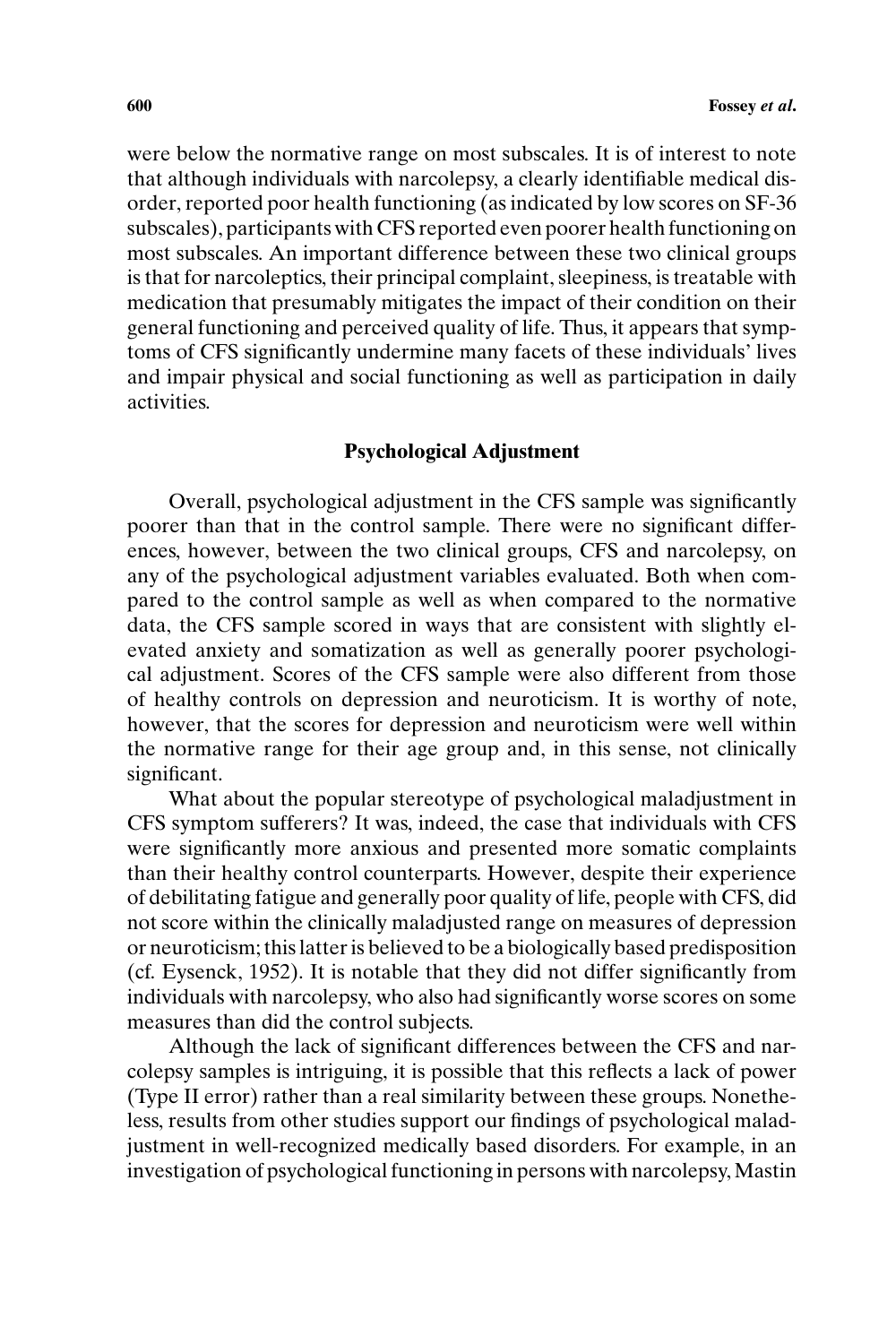(1999) reported that in addition to experiencing excessive sleepiness, they also had significantly higher levels of depression, anxiety, and overall affective disturbance. Taken together with the presence of sleep disruption in both clinical samples, the similarities noted in the present study could reflect disruption of HPA axis function.

Additionally, in a pilot investigation of one of our team members (Bailes *et al*., 2001), individuals with diagnosed sleep apnea were are also found to have distinctive psychological adjustment profiles. Of course many medical patients tend to have poorer psychological adjustment scores than healthy controls (e.g., Dattore *et al.*, 1980). Despite such findings, individuals with narcolepsy, sleep apnea, or other medical illnesses are not typically told that their problem is "all in their head" or psychosomatic, as are people with CFS (Caplan, 1998).

### **Limitations**

An obvious limitation of the present study is the lack of power due to small sample sizes for even moderate group differences to emerge (Cohen, 1988). However, the well-documented expense related to laboratory sleep research (Komaroff and Fagioli, 1996), as well as the difficulties regularly encountered with subject attrition in such extensive, demanding, and lengthy investigations make small sample size an unfortunate, but common consequence. Nevertheless, although some differences between the samples may not have been revealed, the comprehensive descriptive data collected make an important contribution to CFS research and form the basis for future investigations. We also hope that our findings have heuristic value, particularly in the area of intervention. Furthermore, the unique comparison of a CFS sample to a narcolepsy sample, which has sleep–wake disorders and psychological aspects in common, but where the neuropathology is well described, as well as to a Control group sampled from the general population, adds a new conceptual dimension to issues of etiology, maintenance, and consequence in CFS research.

Another potential limitation is the possible presence of lifetime comorbid conditions in the CFS sample that were not controlled for. With the exception of fibromyalgia, we did exclude participants based on current comorbid conditions known to affect sleep and/or daytime functioning. But we were not able to control for the presence of other illnesses over the lifetime of CFS participants. Although it would be desirable to sample from a pure CFS population in terms of internal validity, external validity would undoubtedly be compromised as comorbid conditions are a well-known confound in the presentation and diagnosis of CFS (cf. Le Bon *et al.*, 2000).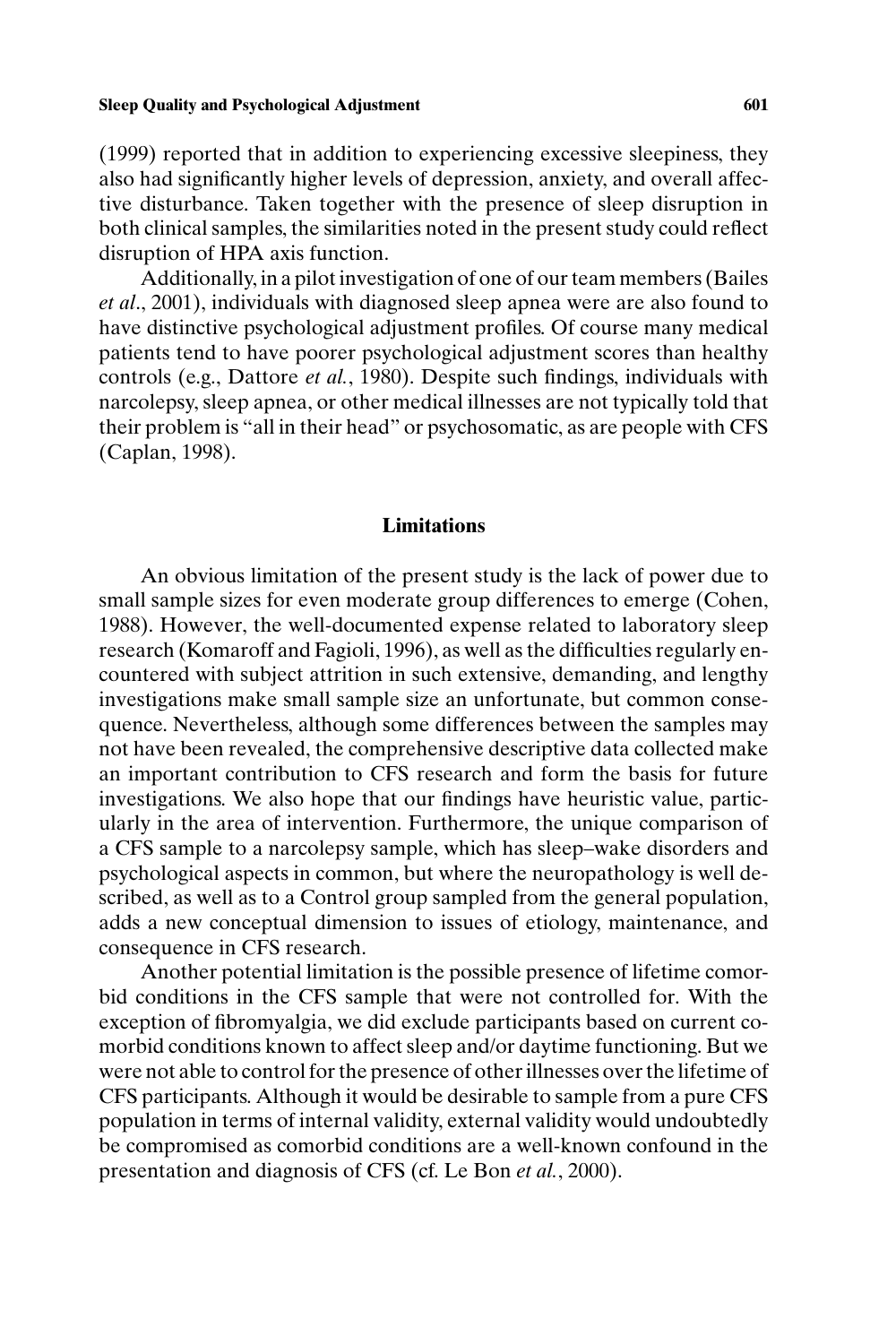#### **CONCLUSIONS**

Our findings highlight the significant amount of sleep disruption in CFS due both to medically based disorders such as sleep apnea/hypopnea syndrome, restless legs syndrome/periodic limb movement disorder (RLS/ PLMD), as well as to insomnia. Sleep disorders such as apnea/hypopnea syndrome are commonly overlooked or misdiagnosed in medical practice (e.g., Kapsimalis and Kryger, 2002; Young *et al.*, 1996), as was the case with individuals in our CFS sample. On the basis of our findings, we recommend that physicians refer their patients with a probable diagnosis of CFS for overnight PSG evaluation.

The pattern of psychological disturbance in individuals with CFS is very similar to that in narcolepsy, a neurological disorder involving sleep. Notably, the slightly elevated depression and neuroticism found in those with CFS relative to normal controls were within the normative range. As postulated by others (e.g., Nicassio *et al.*, 1999), the psychological disturbances seen in CFS may well be the result of living with a chronic illness that is poorly recognized or understood.

### **ACKNOWLEDGMENTS**

This research was carried out at the both the Jewish General Hospital and the Mount Sinai Hospital in Montreal, Quebec, with the assistance of a grant from the Canadian Institutes of Health Research.

### **REFERENCES**

- American Psychiatric Association (1994). *Diagnostic and Statistical Manual of Mental Disorders*, 4th ed., American Psychiatric Association,Washington, DC.
- Atlas Task Force of the American Sleep Disorders Association (1993). Recording and scoring leg movements. *Sleep* 16: 749.
- Bailes, S., Baltzan, M., Alapin, I., Fichten, C. S., and Libman, E. (2003). *Different but Equal: Symptom Presentation in Women and Men With Sleep Apnea*, Manuscript submitted for publication.
- Bailes, S., Baltzan, M., Alapin, I., Schondorf, R., Fossey, M., Fichten, C. S., and Libman, E. (2001, May). *Sleep Quality and Psychological Adjustment in Chronic Fatigue*, Presentation at the Canadian Sleep Society convention, Ottawa, Canada (Summary in 2001 *Canadian Sleep Odyssey Conference Program*, p. 46).
- Beck, A., Steer, R., and Brown, G. (1996). *BDI-II: Beck Depression Inventory Manual*, 2nd ed., The Psychological Corporation, San Antonio, TX.
- Bootzin, R. R., and Nicassio, P. M. (1978). Behavioral treatments for insomnia. In Hersen, M., Eisler, R., and Miller, P. (Eds.), *Progress in Behavior Modification, Vol. 6*, Academic Press, New York, pp. 1–45.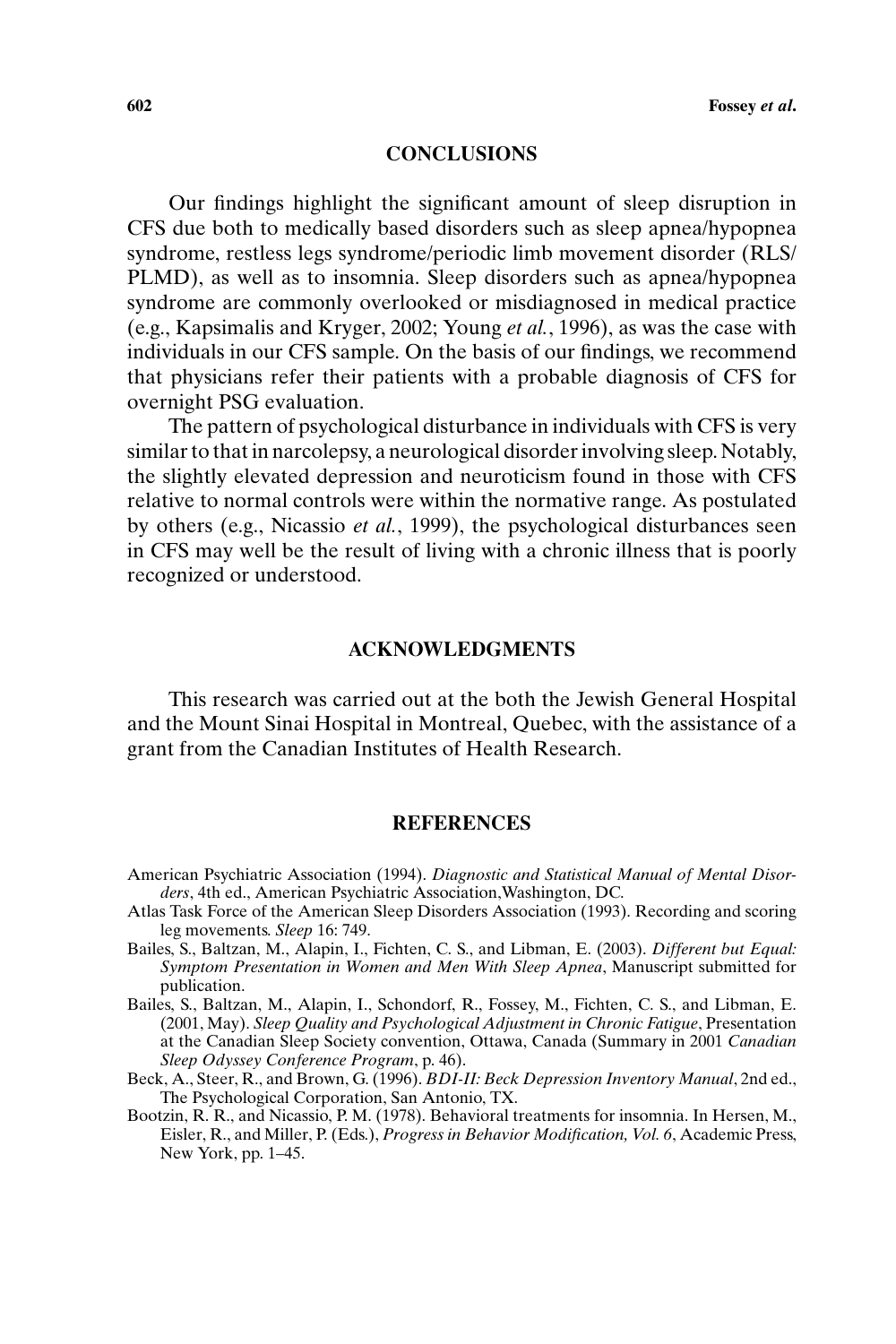Burns, D. D. (1980). *Feeling Good: The New Mood Therapy*, Avon Books, New York, pp. 22–23. Caplan, C. (1998). Chronic fatigue syndrome or just plain tired? *Can. Med. Assoc. J.* 159: 519. Chalder, T., Berelowitz, G., Pawlikowska, T., Watts, L., Wessely, S., Wright, D., and Wallace,

- E. P. (1993). Development of a fatigue scale. *J. Psychosom. Res.* 37(2): 147–153.
- Cleare, A. J. (2003). The neuroendocrinology of chronic fatigue syndrome. *Endocrine Reviews* 24: 236–252.
- Cohen, J. (1988). *Statistical Power Analysis for the Behavioral Sciences,* 2nd ed., Erlbaum, Hillsdale, NJ.
- Creti, L., Libman, E., Bailes, S., Fichten, C. S., Jastremsky, M., Morin, N., Baltzan, M., Schondorf, R., Amsel, R., and Spector, I. (2003, November). *Treatment of Sleep Disorders in Chronic Fatigue Syndrome: Cbt, Medical Treatment or Both?* Presented at the Association for Advancement of Behavior Therapy (AABT), Boston.
- Dattore, P. J., Shontz, F. C., and Coyne, L. (1980). Premorbid personality differentiation of cancer and noncancer groups: A test of the hypothesis of cancer proneness. *J. Consult. Clin. Psychol.* 48: 388–394.
- David, A. S., Wessely, S., and Pelosi, A. J. (1988). Myalgic encephalomyelitis or what? *Lancet* 2: 100–101.
- Derogatis, L. R. (1977). *The Psychopathology Rating Scale: A Brief Description*. Unpublished manuscript.
- Derogatis, L. R., Rickels, K., and Rock, A. F. (1976). The SCL-90 and the MMPI: A step in the validation of a new self-report scale. *Br. J. Psychiatry* 128: 280–289.
- Diagnostic Classification Steering Committee (1990). *ICSD –International Classification of Sleep Disorders: Diagnostic and Coding Manual*, American Sleep Disorders Association, Rochester, MI.
- Digman, J. M. (1990). Personality structure: Emergence of the 5-Factor model. *Ann. Rev. Psychol.* 41: 417–440.
- Eysenck, H. J. (1952). *The Scientific Study of Personality*, Routledge & Kenan Paul, London.
- Eysenck, H. J., and Eysenck, S. B. G. (1968). *Manual: Eysenck Personality Inventory*, Educational and Industrial Testing Service, San Diego, CA.
- Eysenck, H. J., and Eysenck, S. B. G. (1991). *Manual of the Eysenck personality Scales* (EPS Adult), Hodder & Stoughton, London.
- Fichten, C. S., Creti, L., Amsel, R., Brender, W., Weinstein, N., and Libman, E. (1995). Poor sleepers who do not complain of insomnia: Myths and realities about psychological and lifestyle characteristics of older good and poor sleepers. *J. Behav. Med.* 18(2): 189– 223.
- Fichten, C. S., Libman, E., Bailes, S., and Alapin, I. (2000). Characteristics of older adults with insomnia. In Lichstein, K. L., and Morin, C. M. (Eds.), *Treatment of Late Life Insomnia,* Sage, New York, pp. 37–80.
- Fichten, C. S., Libman, E., Creti, L., Amsel, R., Tagalakis, V., and Brender, W. (1998). Thoughts during awake times in older good and poor sleepers – The Self-Statement Test: 60+. *Cogn. Ther. Res.* 22(1): 1–20.
- Fukuda, K., Strauss, S. E., Hickie, I., Sharpe, M. C., Dobbins, J. G., and Komaroff, A. L. (1994). The chronic fatigue syndrome: A comprehensive approach to its definition and study. *Ann. Intern. Med.* 121: 953–959.
- Hardt, J., Buchwald, D., Wilks, D., Sharpe, M., Nix, W. A., and Egle, U. T. (2001). Healthrelated quality of life in patients with chronic fatigue syndrome. An international study. *J. Psychosom. Res.* 51(2): 431–434.
- Hoddes, E., Zarcone, V., Smythe, H., Phillips, K., and Dement, W. C. (1973). Quantification of sleepiness: A new approach. *Psychophysiology* 10: 431–437.
- Honma, K., Hashimoto, S., Nakao, M., and Honma, S. (2003). Period and phase adjustments of human circadian rhythms in the real world. *J. Biol. Rhythms* 18(3): 261–270.
- Johns, M. W. (1991). A new method for measuring daytime sleepiness: The Epworth Sleepiness Scale. *Sleep* 14(6): 540–545.
- Kapsimalis, F., and Kryger, M. H. (2002). Gender and obstructive sleep apnea syndrome: Part 1: Clinical features. *Sleep* 25(4): 412–419.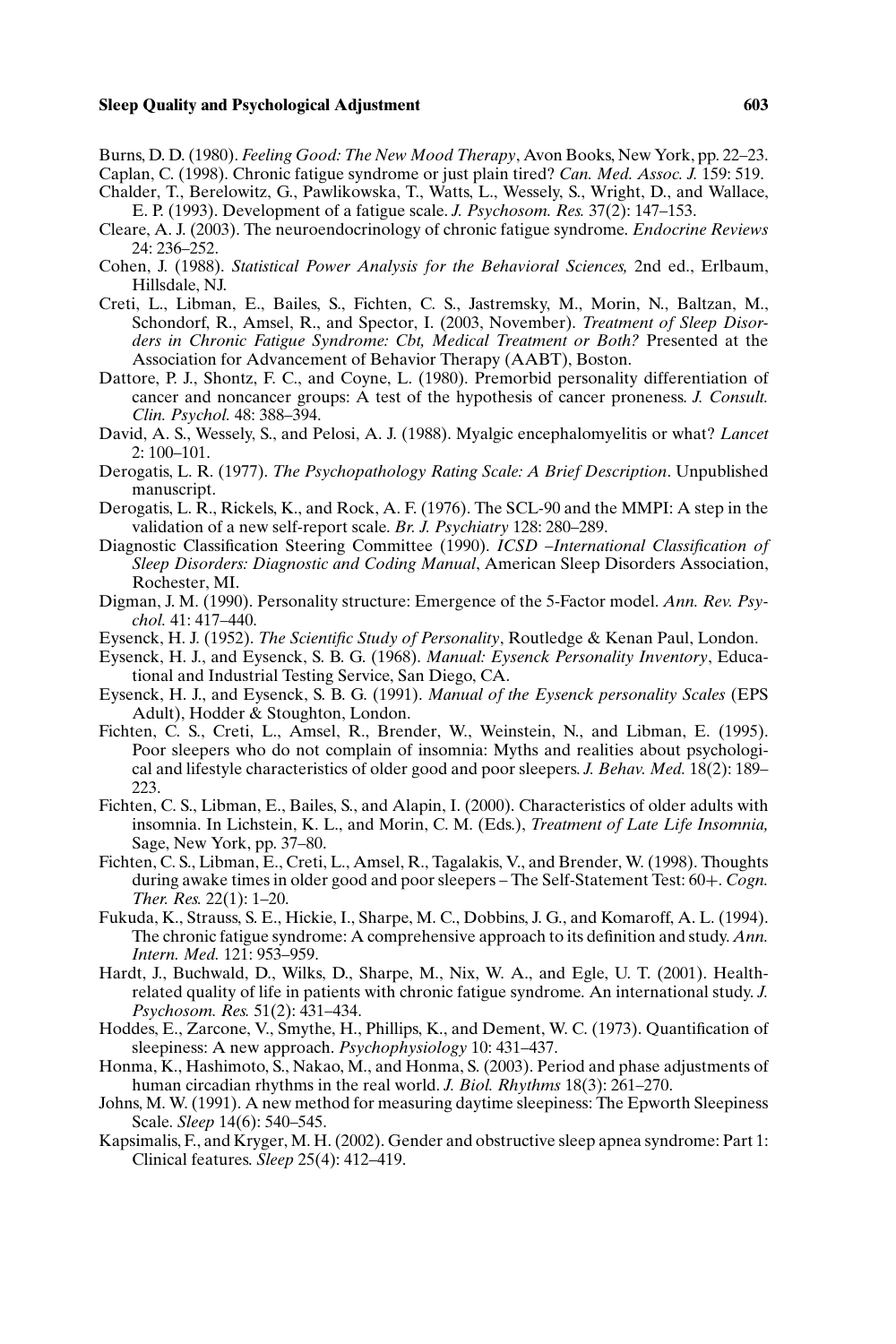- Kirmayer, L. J., and Robbins, J. M. (1991). Three forms of somatization in primary care: Prevalence, co-occurrence, and sociodemographic characteristics. *J. Nerv. Ment. Dis.* 179(11): 647–655.
- Kok, S. W., Roelfsema, F., Overseem, S., Lammers, G. J., Strijers, R. L., Frolich, M., Meinders, A. E., and Pijl, H. (2002). Dynamics of the pituitary–adrenal ensemble in hypocretindeficient narcoleptic humans: Blunted basal adrenocorticotropin release and evidence for normal time-keeping by the master pacemaker. *J. Clin. Endocrinol. Metab.* 87(11): 5085– 5091.
- Komaroff, A. L. (1990). Minor illness symptoms: The magnitude of their burden and of our ignorance. *Arch. Intern. Med.* 150: 1586–1687.
- Komaroff, A. L., and Fagioli, L. (1996). Medical assessment of fatigue and chronic fatigue syndrome. In Demitrack, M. A., and Abbey, S. E. (Eds.), *Chronic Fatigue Syndrome – An Integrative Approach to Evaluate and Treatment*, Guilford, New York.
- Krupp, L. B., LaRocca, N. G., Muir-Nash, J., and Sternberg, A. D. (1989). The Fatigue Severity Scale: Application to patients with multiple sclerosis and systemic lupus erythemasis. *Arch. Neurol.* 46: 1121–1123.
- Lacks, P. (1987). Daily sleep diary. In Lacks, P. (Ed.), *Behavioral Treatment for Persistent Insomnia*, Pergamon, New York, p. 165.
- Le Bon, O., Fischler, B., Hoffman, G., Murphy, J. R., De Meirleir, K., Cluydts, R., and Pelc, I. (2000). How significant are primary sleep disorders in the chronic fatigue syndrome? *Sleep Res. Online* 3(2): 43–48.
- Leese, G., Chattington, P., Fraser, W., Vora, J., Edwards, R., and Williams, G. (1996). Shortterm night-shift working mimics the pituitary–adrenocortical dysfunction in chronic fatigue syndrome. *J. Clin. Endocrinol. Metab.* 81: 1867–1870.
- Libman, E., Creti, L., Amsel, R., Brender, W., and Fichten, C. S. (1997a). What do older good and poor sleepers do during periods of nocturnal wakefulness? The Sleep Behaviors Scale: 60+. *Psychol. Aging* 12(1): 170–182.
- Libman, E., Creti, L., Levy, R. D., Brender, W., and Fichten, C. S. (1997b). A comparison of reported and recorded sleep in older poor sleepers. *J. Clin. Geropsychol.* 3(3): 199–211.
- Libman, E., Fichten, C. S., Bailes, S., and Amsel, R. (2000). Sleep questionnaire vs. sleep diary: Which measure is better? *Int. J. Rehabil. Health* 5(3): 205–209.
- Lichstein, K. L., Durrence, H. H., Reidel, B. W., and Bayen, U. J. (2001). Primary versus secondary insomnia in older adults: Subjective sleep and daytime functioning. *Psychol. Aging* 16(2): 264–271.
- Lichstein, K. L., Durrence, H. H., Taylor, D. J., Bush, A. J., and Reidel, B. W. (2003). Quantitative criteria for insomnia. *Behav. Res. Ther.* 41: 427–445.
- Lichstein, K. L., Wilson, N. M., Noe, S. L., Aguillard, R. N., and Bellur, S. N. (1994). Daytime sleepiness in insomnia: Behavioral, biological and subjective indices. *Sleep* 17(8): 693– 702.
- Mastin, D. F. (1999). The psychosocial impact of sleepiness in a large African-American family with several narcoleptic members (Doctoral dissertation, The University of Southern Mississippi, 1999). *Diss. Abstr. Int.*, *Sect. B: Sci. Eng.* 59(7B): 3703.
- Moldofsky, H. (1986). Sleep and musculoskeletal pain. *Am. J. Med.* 81: 85–89.
- Moldofsky, H., and Scarisbrick, P. (1976). Induction of neurasthenic musculoskeletal pain syndrome by selective sleep stage deprivation. *Psychosom. Med.* 38: 35–44.
- Montplaisir, J., and Godbout, R. (1989). Restless legs syndrome and periodic movements during sleep. In Kryger, M. H., Roth, T., and Dement, W. C. (Eds.), *Principles and Practice of Sleep Medicine,* Saunders, Philadelphia, PA, pp. 402–409.
- Morin, C. M., Rodrigue, S., and Ivers, H. (2003). Role of stress, arousal, and coping skills in primary insomnia. *Psychosom. Med.* 65: 259–267.
- Nicassio, P. M., Schuman, C., Radojevic, V., and Weissman, M. H. (1999). Helplessness as a mediator of health status in fibromyalgia. *Cogn. Ther. Res.* 23(2): 181–196.
- Plioplys, A. V. (2003) Differential diagnosis in medical assessment. In Jason, L. A., Fennell, P. A., and Taylor, R. R. (Eds.), *Handbook of Chronic Fatigue Syndrome*, Wiley, NJ, pp. 26–41.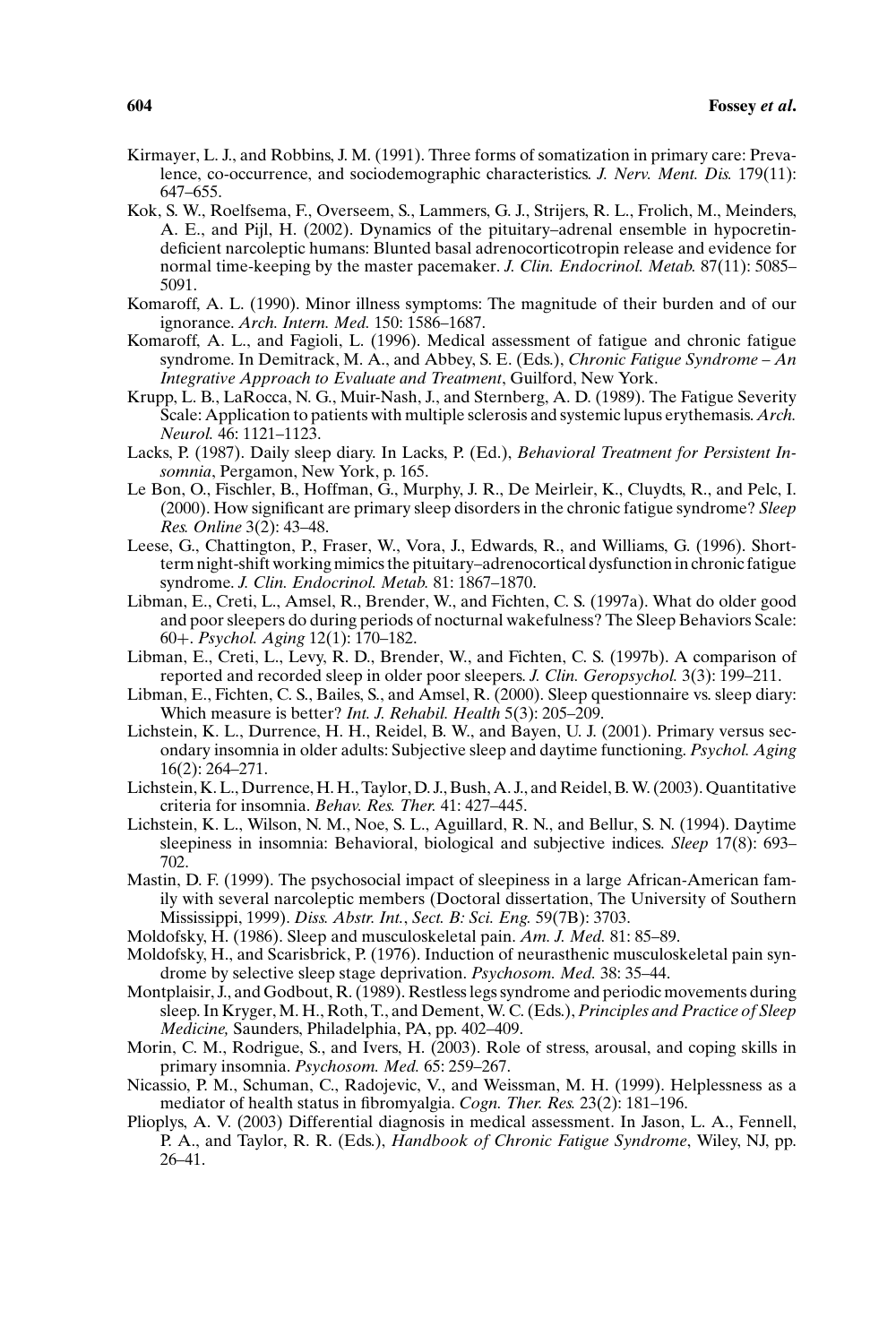- Schondorf, R., Benoit, J., Wein, T., and Phaneuf, D. (1999). Orthostatic intolerance in the chronic fatigue syndrome. *J. Auton. Nerv. Syst.* 75: 192–201.
- Schondorf, R., and Freeman, R. (1999). The importance of orthostatic intolerance in the chronic fatigue syndrome. *Am. J. Med. Sci.* 317: 117–123.
- Siegel, J. (2000, Winter). Recent developments in narcolepsy research, an explanation for patients and the general public. *Narcolepsy Netw. Newsl.* 13: 1–2.
- Spath-Schwalbe, E., Scholler, T., Kern, W., Fehm, H. L., and Born, J. (1992). Nocturnal adrenocorticotropin and cortisol secretion depends on sleep duration and decreases in association with spontaneous awakening in the morning. *J. Clin. Endocrinol. Metabol.* 75: 1431–1435.
- Spielberger, C. D., Gorsuch, R. L., Lushene, R., Vagg, P. R., and Jacobs, G. A. (1983). *Manual for the State-Trait Anxiety Inventory (Form Y)*, Consulting Psychologists Press, Palo Alto, CA.
- Standards of Practice Committee of the American Sleep Disorders Association (1995). Practice parameters for the use of polysomnography in the evaluation of insomnia. *Sleep* 18: 55–57.
- Steiger, A. (2002). Sleep and the hypothalamo–pituitary–adrenal system. *Sleep Med. Rev.* 6(2): 125–138.
- Taheri, S., Zeitzer, J. M., and Mignot, E. (2002). The role of hypocretins (orexins) in sleep regulation and narcolepsy. *Ann. Rev. Neurosci.* 25: 283–313.
- Taylor, M., and Samson, W. K. (2003). The other side of orexins: Endocrine and metabolic actions. *Am. J. Physiol. Endocrinol. Metab.* 284: E13–E17.
- Van Reeth, O., Weibel, L., Spiegel, K., Leproult, R., Dugovic, C., and Maccari, S. (2000). Interactions between stress and sleep: From basic research to clinical situations. *Sleep Med. Rev.* 4: 201–219.
- Ware, J. E., Snow, K. K., Kosinski, M., and Gandek, B. (2000). *SF-36 Health Survey: Manual and Interpretation Guide*, Quality Metric Incorporated, Lincoln, RI.
- Wessely, S. (1995). Neurasthenia and fatigue syndromes. In Berrios, G., and Porter, R. (Eds.), *A History of Clinical Psychiatry*, The Athlone Press, London, pp. 509–532.
- Williams, G., Pirmohamed, J., Minors, D., Waterhouse, J., Buchan, I., Arendt, J., and Edwards, R. H. T. (1996). Dissociation of body-temperature and melatonin secretion circadian rhythms in patients with chronic fatigue syndorme. *Clin. Physiol.* 16(4): 327–337.
- Yehuda, S., and Mostofsky, D. I. (Eds.). (1997). *Chronic Fatigue Syndrome*, Plenum, New York.
- Young, T., Hutton, R., Finn, L., Badr, S., and Palta, M. (1996). The gender bias in sleep apnea diagnosis. Are women missed because they have different symptoms? *Arch. Intern. Med.* 156(21): 2445–2451.